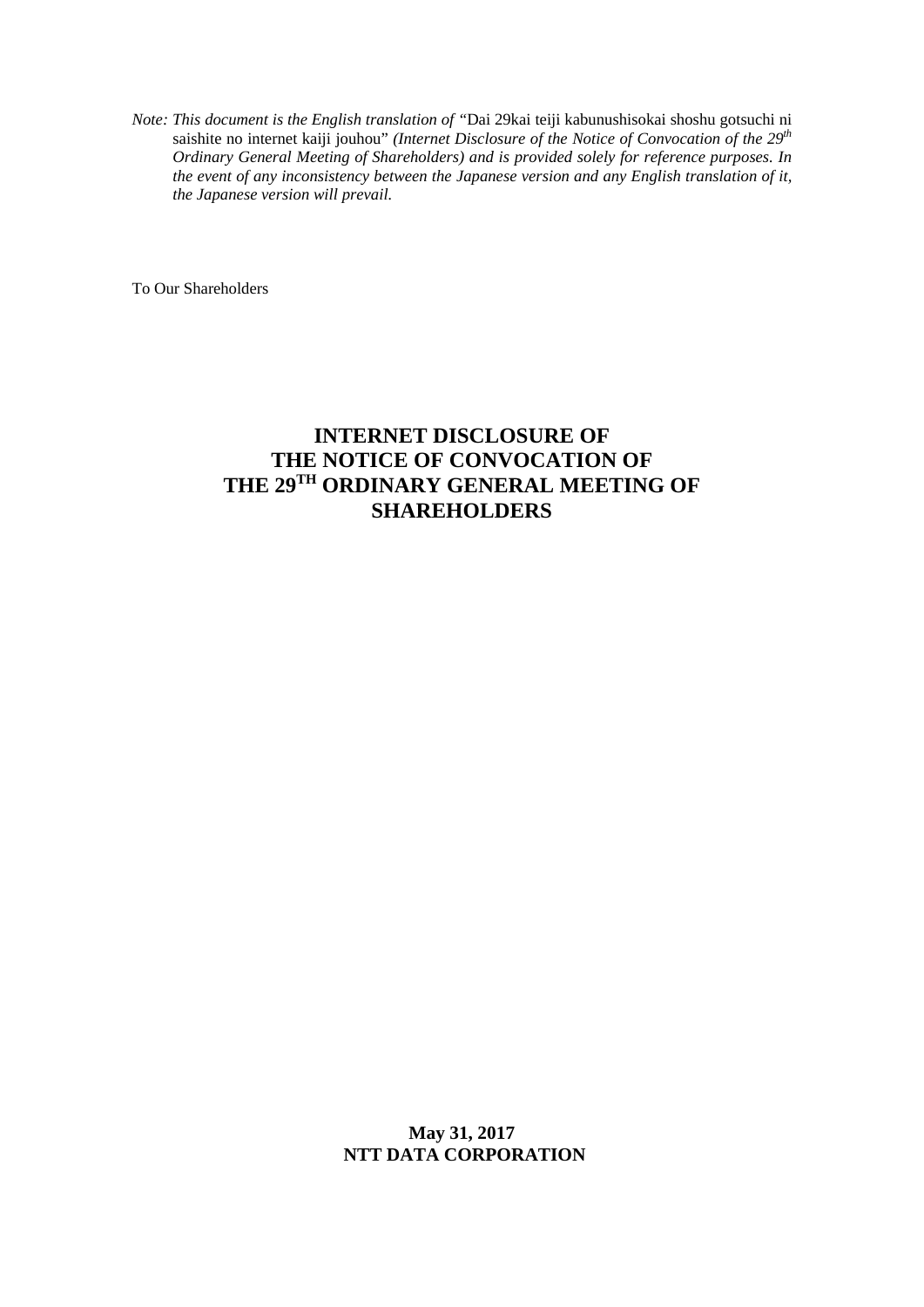## **Systems for ensuring appropriate operations and Overview of the State of Operation of the System**

1. Overview of resolution for improvement of Systems for ensuring appropriate operations NTT DATA is moving forward with efforts to ensure appropriate operations of internal control systems and its Board of Directors' meeting has adopted a resolution on the basic policy for establishing internal control systems for the NTT DATA Group in compliance with Article 362 of the Companies Act. Details of the said resolution are as follows:

## **Basic Policy for Establishing Internal Control Systems**

- (1) In building its internal control systems, NTT DATA will further the basic policy that it will take various measures to efficiently conduct fair and transparent business activities in compliance with applicable laws and its Articles of Incorporation, as a matter of course, and at all times being aware of risks increasing as its business expands.
- (2) The president, as the chief executive officer, takes responsibility and improves and operates the internal control systems.
- (3) In order to make its internal control systems function smoothly and efficiently, NTT DATA will establish an internal control promotion committee that will hold meetings on a regular basis.
- (4) NTT DATA sets up the Internal Audit Department, which verifies whether or not the activities of each Sector are performed in compliance with applicable laws, its Articles of Incorporation, internal rules, and management policies and plans and gives practical advice and recommendations from a position independent of operations of businesses for the purpose of sound performance of businesses.
- (5) NTT DATA appoints an officer who supervises the risk management structure from the entire group's point of view and at the compliance division, conduct review for the purpose of ensuring the legality of business activities.
- (6) NTT DATA is taking appropriate measures to realize high reliability of its internal control systems over financial reporting under the Financial Instruments and Exchange Act and other related laws.

## ● **Individual Systems for Establishing Internal Control Systems**

(1) Systems to ensure that the directors and employees are performing their duties in compliance with applicable laws and the Articles of Incorporation

Setting our sights on becoming a reliable company and raising the basic policy to conduct sound business activities by establishing corporate ethics, NTT DATA proceeds with the following activities:

- Establish the "Global Compliance Policy", which is the guideline for behaviors including compliance with applicable laws, for the directors and employees.
- Raise employees' consciousness of compliance through educational and training programs concerning the corporate ethics.
- Check the business activities by the compliance division and give advice, guidance, and other assistance to Sectors in order for legal and appropriate business activities.
- Have no relation or transaction with antisocial forces, and reject illegal demands in a resolute attitude.
- For sound management, establish a whistle-blowing system to receive information from the identified and anonymous employees and other parties to ensure a channel of communication which is different from the ordinary execution of business, and establish a system to ensure that employees and other parties who made those reports through the whistle-blowing system and will not receive disadvantageous treatment for having made such reports.
- Have the Internal Audit Department and submit an annual plan to the Board of Directors independently to the department for the internal audit and regularly report the results to the Board of Directors.
- (2) Systems for storage and management of information concerning execution of duties by directors

While NTT DATA appropriately stores, manages, and willingly shares information for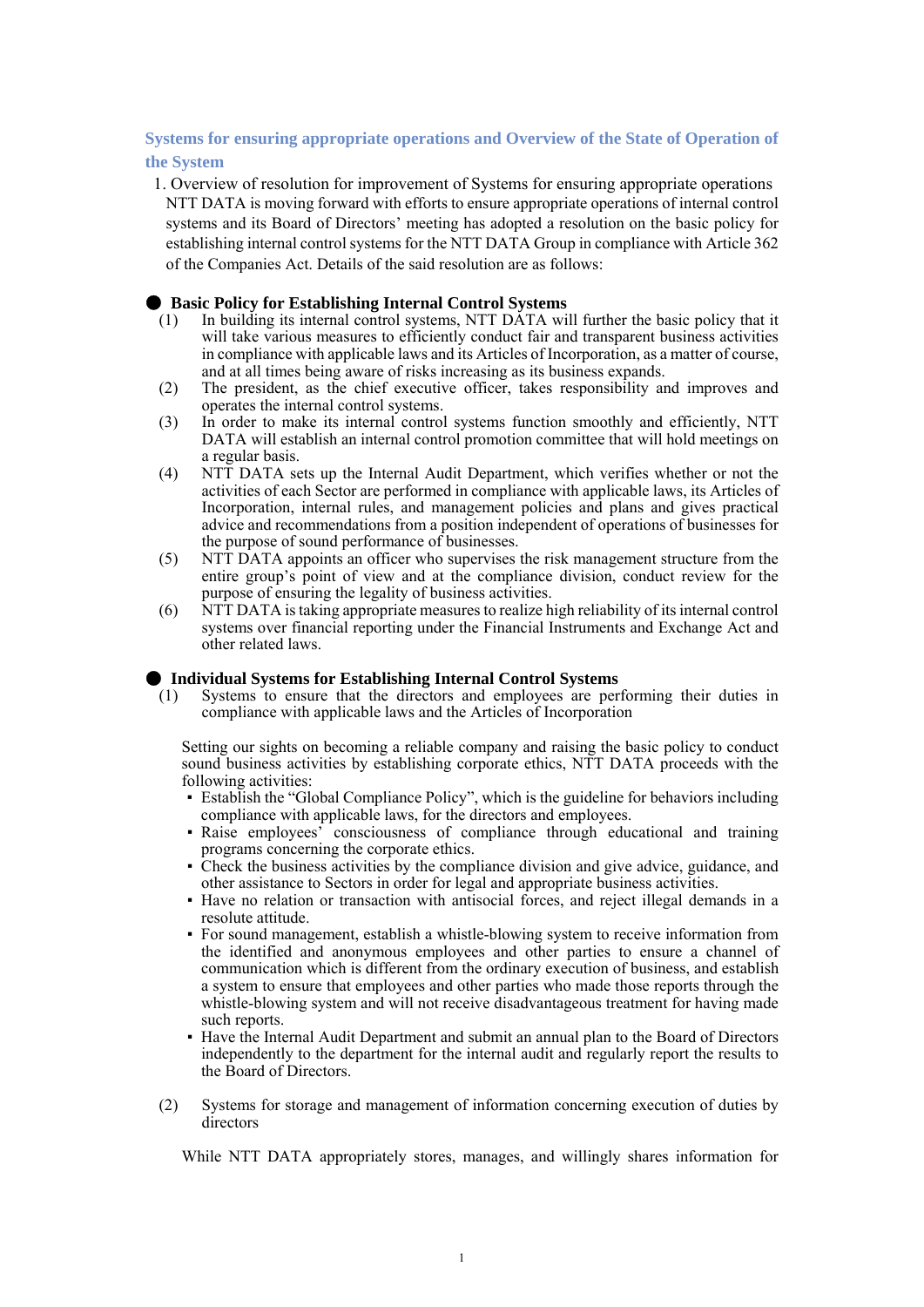effective uses according to the policy that it will protect personal and confidential information from leakage or unauthorized use, it proceeds with the following activities:

- Record and store information concerning the performance of duties by directors in writing or electromagnetic media and appropriately manage them in compliance with applicable laws, the Articles of Incorporation and internal rules.
- Improve the internal information system in order to timely and properly use information arising out of business activities.
- Establish internal rules for the purpose of formulating rules required for the appropriate handling of information and efficient clerical work.
- Establish an information security committee to expedite measures for the entire group concerning the handling of information and hold a meeting regularly.
- (3) Rules and other systems concerning risk management

Assuming various business risks, NTT DATA has a policy that each division shall improve its own voluntary risk management system by risk so that it may take the best measure upon occurrence of any of such risks and proceeds with the following activities:

- Organize a system to continuously monitor and supervise the situation of risk management in each Sector and evaluate the effectiveness to organize and promote the risk management from the entire group's point of view.
- Work on the business risks after the prioritization considering the frequency and the impact of occurrence.
- Organize a system in accordance with the internal rules based on our quality management point of view, etc. for the risks assumed to be related to our system development as our main business.
- (4) Systems to ensure efficient performance of duties by directors

Having the basic policy that it shall enhance each of the functions of making important decisions, supervision of performance of duties, and performance of operations, and that it shall work for vitalization of operations, NTT DATA proceeds with the following activities:

- In order for the Board of Directors to make important decisions and appropriately supervise the performance of duties, it will appoint executive officers as responsible persons who specialize in the performance of duties and, by transferring substantial part of authority from directors to the executive officers, expedite decision making to pursue speedy operations.
- Include outside directors who are in a position independent of the Board of Directors in order to strengthen the function to supervise the fairness of business execution.
- Establish a management meeting for the president to make appropriate decisions pertaining to the basic policy of a business or other important matters.
- For the purpose of appropriate and efficient performance of affairs, improve the systems to clarify the official authority and exercise appropriate restraints by setting internal rules pertaining to the decision making for, and performance of, business affairs.
- (5) Systems to ensure appropriate operations of NTT DATA Group, etc.

Having the basic policy that it shall ensure appropriate operations of the entire NTT DATA Group through consultations, reports, instructions and requests concerning important matters, NTT DATA and its Group proceed with the following activities:

- Establish a division responsible for coordination with each group company and improve the coordination system including the related divisions.
- Monitor the activities by the Internal Audit Department for the purpose of ensuring the soundness of businesses of the group companies.
- Oversee and promote the situation of risk management of the entire group by the internal control promotion committee of NTT DATA and at the same time, each group company will appoint an officer in charge of risk management for the purpose of improvement of the risk management system.
- In order to prevent the occurrence of scandals, conduct employee education and training and establish a whistle-blowing system that receives information from identified and anonymous employees of the Group and other parties as well as establish a system to ensure that employees and other parties who have made reports using the whistle-blowing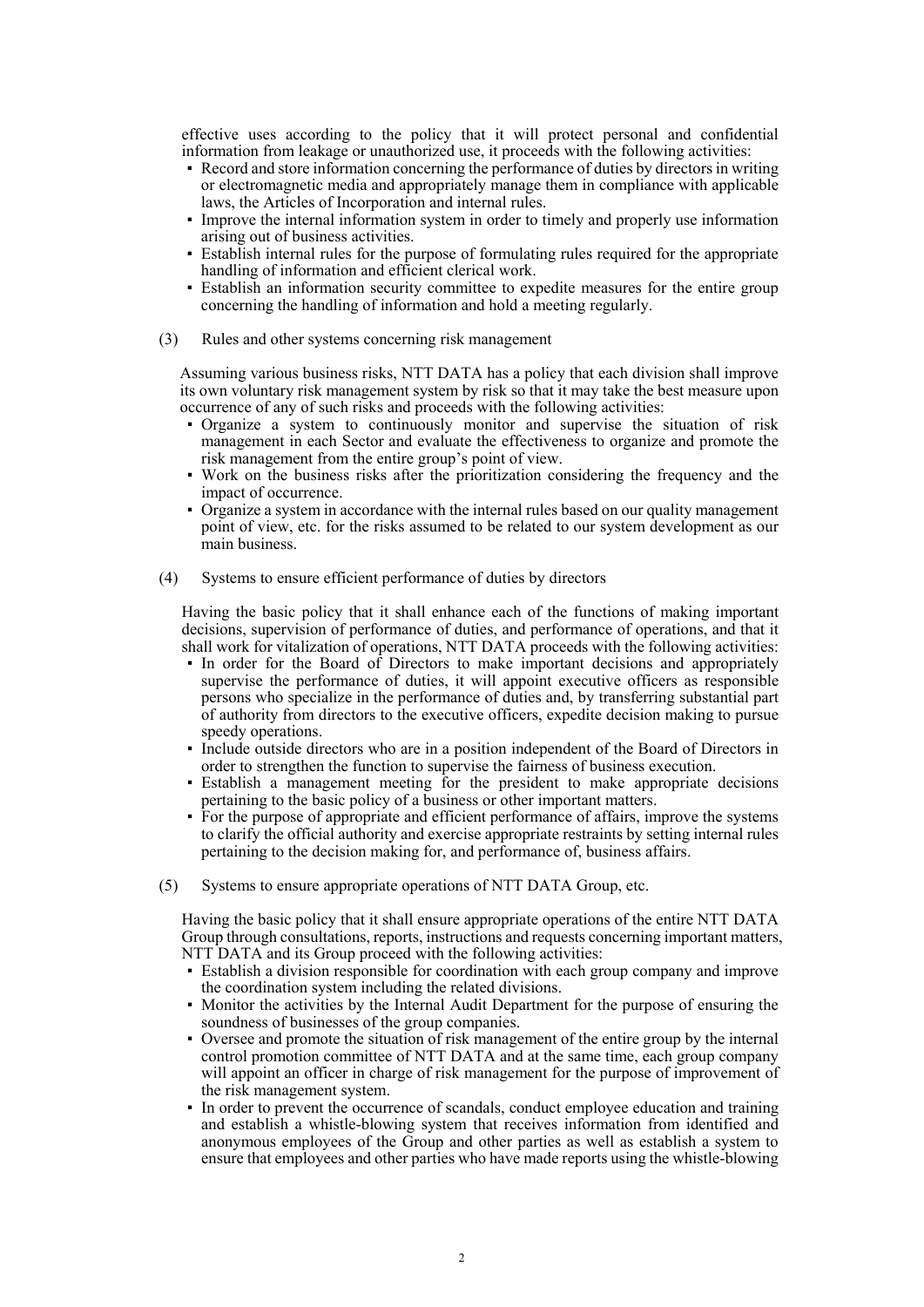system and other channels will not receive disadvantageous treatment on account of having made such reports.

- Organize a system with Group companies with compliance with the laws to submit appropriate financial status reports.
- Group companies conduct autonomous management by company-wise based on the basic policy of group business and at the same time the Corporate Management Committee of NTT DATA will monitor the management situation of the entire group in order to promote efficient and effective group management.

Furthermore, in between with NTT, the parent company, there is the basic policy that either party will coordinate with the other, respecting the other party's independency and autonomy and the parties appropriately have dealings with the other in compliance with the laws.

(6) Matters concerning employees who assist corporate audits' duties and independence of such employees from directors

Having the basic policy to establish a system to assist the corporate audits' duties in order to ensure the effective audits by corporate audits, NTT DATA will proceed with the following activities:

- NTT DATA sets up the Corporate Audits' Office to appropriately assist the duties of its audits as an important organization under the Companies Act.
- Allocate the number of employees required for conducting audits according to the auditing standards determined by the audits.
- The Corporate Audits' Office shall be an organization independent from the directors and the employees assisting the audits' duties shall perform their duties under instructions and directions from the audits.
- Handle the matters concerning personnel changes and evaluation of the employees assisting the audits' duties respecting the audits' opinions.
- (7) Systems for directors and employees to report to audits and for ensuring effective auditing by audits

Having a basic policy to improve the systems for directors and employees to report material matters regarding the execution of business to corporate audits and other systems in order to ensure the effective audits by corporate audits, NTT DATA will proceed with the following activities:

- The directors and corporate audits shall determine after consultation the meetings that the corporate audits shall attend, materials that the corporate audits shall review, and the matters regarding NTT DATA and its Group companies that the corporate audits shall report to the directors regularly or when necessary and the corporate audits shall report to the directors from time to time as determined between the directors and corporate audits.
- Upon request of each audit for a report on the performance of duties, the directors and employees shall promptly report to the audit about their performance of duties.
- In addition to the above, the directors, independent audit, and Internal Audit Department shall respectively have an exchange of opinions with each audit regularly and when necessary upon request of the audit.
- The corporate audits may independently engage external experts and receive advice on audit operations.
- The corporate audits may claim payment for expenses necessary for the execution of duties and NTT DATA will make payments based on such claims.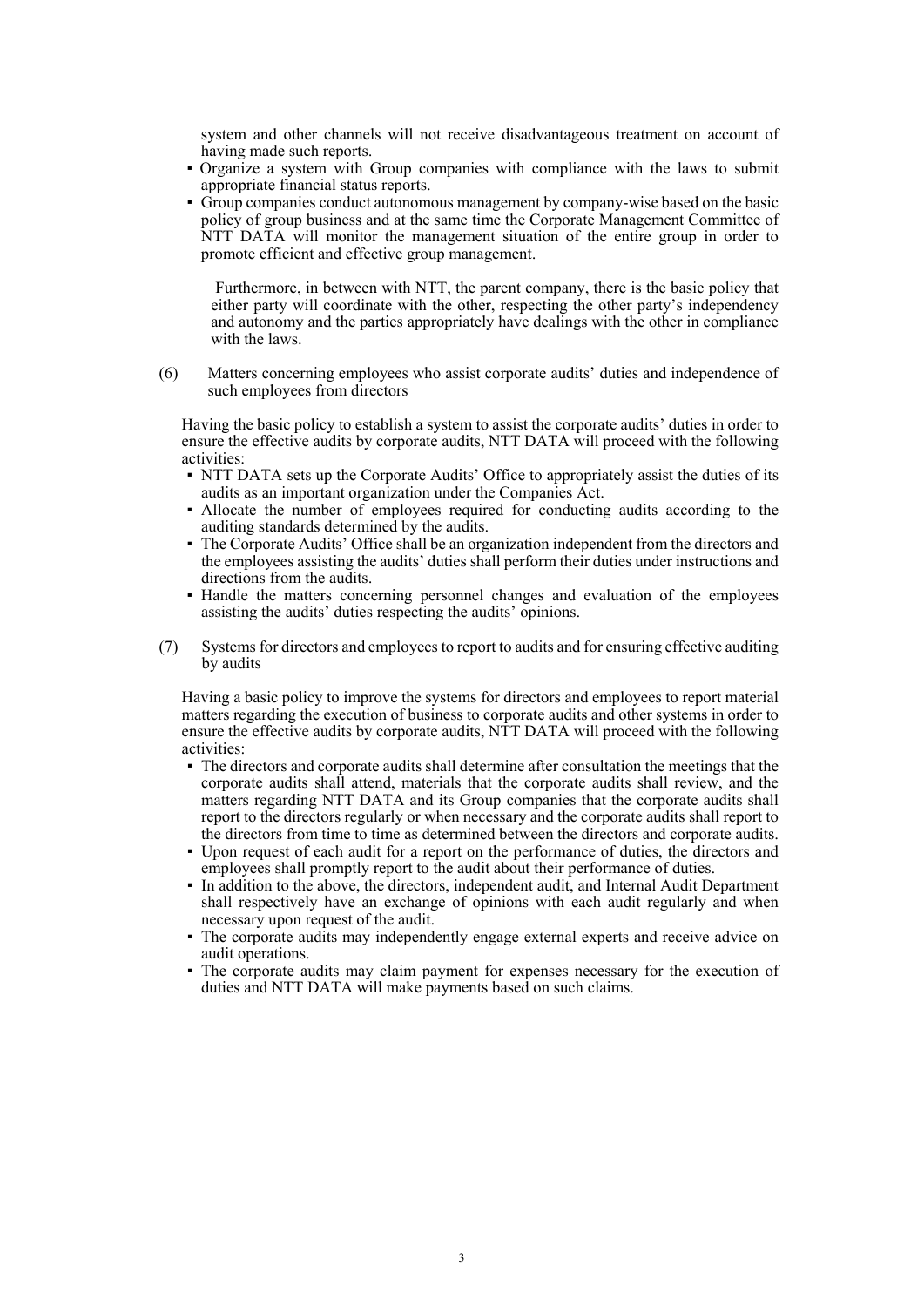2. Overview of the State of Operation of the System to Ensure Appropriate Business **Operations** 

The following is the overview of the state of operation of the system to ensure appropriate business operations within the NTT DATA Group based on the basic policy concerning the establishment of internal control systems within the NTT DATA Group.

(1) Systems to ensure that the directors and employees are performing their duties in compliance with applicable laws and regulations and the Articles of Incorporation

NTT DATA makes efforts to maintain and improve the awareness of corporate ethics and compliance in order to operate businesses with a strong sense of ethics, let alone compliance with laws and regulations.

With regard to corporate ethics, the Global Compliance Policy is available on the in-house website.

To maintain and improve the awareness of compliance, NTT DATA implements compliance training sessions for officers and employees, and introduces cases that have problems in terms of corporate ethics on the in-house website to help officers and employees improve their understanding.

The Compliance Department conducted a preliminary check on 73 cases before being discussed by important organs such as the Board of Directors. With regard to transactions with antisocial forces. NTT DATA made it mandatory under the company's sales provisions and detailed purchase rules to conduct a credit investigation on business partners. In addition, when an organization subscribes to our services, NTT DATA thoroughly examines the state of activities of the organization, the purpose of the subscription, etc. to prevent us from engaging in any relations with antisocial forces.

The NTT DATA's Corporate Ethics Committee is held once in a business year to examine reports submitted to the section in charge of receiving reports made using the whistleblowing system, and report the results of the examination to the Board of Directors, along with a report on how these reports were handled. In the current business year, 85 cases were reported to the section. Meanwhile, it is stipulated in the rules for administering the whistleblowing system that employees should not receive disadvantageous treatment on account of having made such reports, and this rule is administered appropriately.

The Internal Auditing Department reports interim and annual audit results and the annual audit plan to the Board of Directors appropriately.

(2) Systems for storage and management of information concerning execution of duties by directors

With regard to the management of in-house information, including the handling of information concerning the execution of duties by directors, rules for the handling of documents and the information security policies are instituted, and they are available on the in-house website. Concerning the storage of documents (including those recorded electronically,) besides the storage based on types of documents specified by laws and regulations, they are stored for a term necessary for the completion of duties. In addition, NTT DATA appropriately administers the maintenance and storage of documents by appointing personnel in charge of promoting information security to each section and introducing a system to enable the management of documents (files) in accordance with applicable rules, among other measures.

Setting up the information security committee to report and discuss the company-wide security subjects under the Chief Information Security Officer and this committee held the meeting twice during the fiscal year and the members discussed the partial revision of the policy and the enhancement of resource for human securities and so on.

(3) Rules and other systems concerning risk management

For risk management, NTT DATA assumes and prevents the occurrence of familiar potential risks. NTT DATA has a risk management system to minimize the damage in the event of risks becoming obvious, and for other purposes. The Internal Control Promotion Committee, chaired by Senior Executive Vice President, plays a central role in establishing and administering the PDCA cycle for risk management. Meanwhile, the committee held 3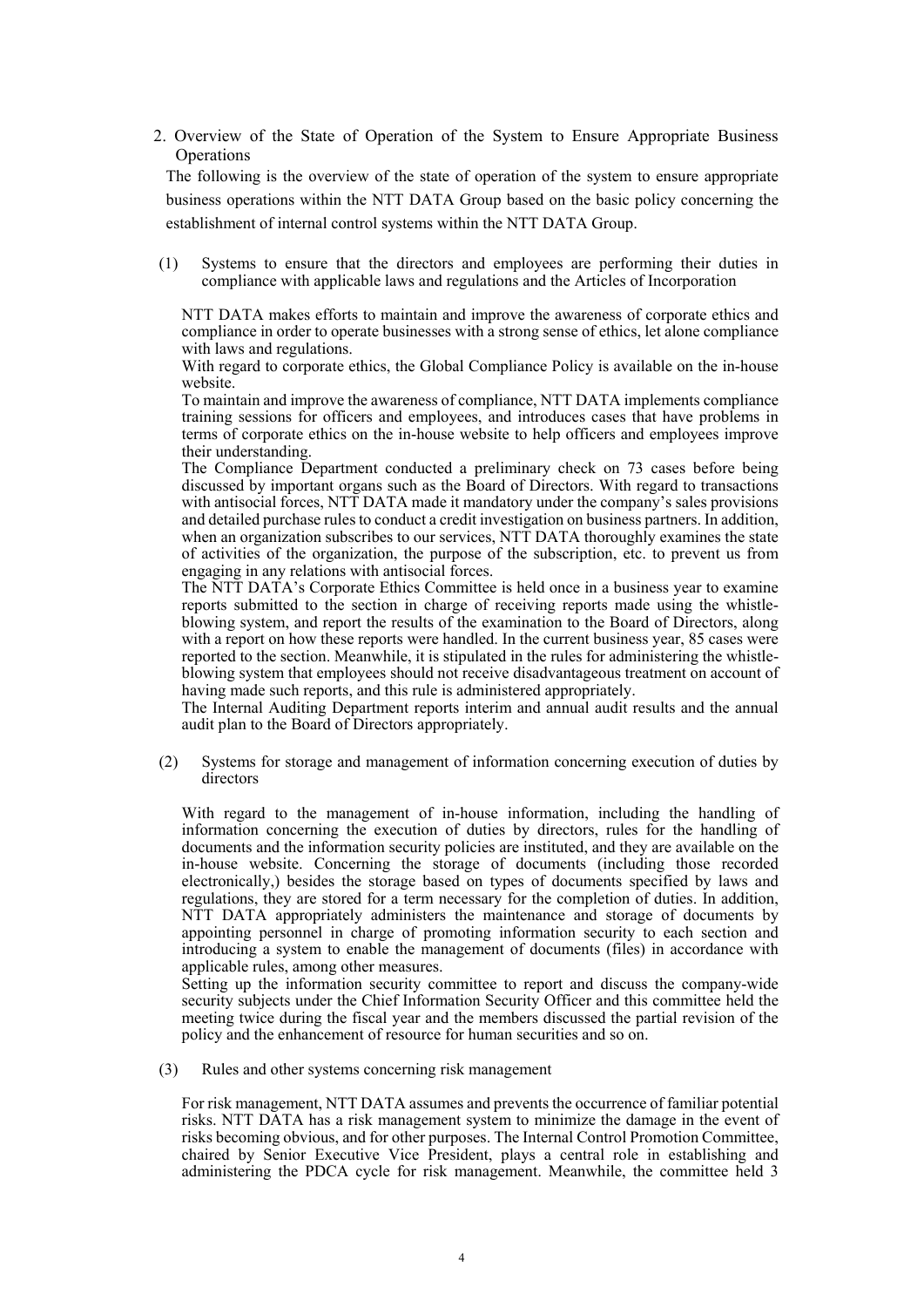meetings in the business year and discussed measures to specify risks that could influence the whole Company and to reduce such risks. In addition, the committee also examined the levels of progress and achievement of goals and evaluated the effectiveness while reflecting the results of the examination in each measure.

NTT DATA appropriately handles risks concerning system developments and operational security, etc. within the quality management system (QMS) that was established based on the quality management rules.

(4) Systems to ensure efficient performance of duties by directors

The Company's duties are executed based on the organizational rules that specify jurisdictional tasks for each organ, and under the supervision of the Board of Directors, 25 executive officers are appointed and decision-making is made based on the authority regulations that stipulate the distribution of authorities.

The Board of Directors decides the issues prescribed in laws and regulations and important issues set forth in the rules for the Board of Directors such as those concerning management strategies, company management including investment, the management of the NTT DATA Group, etc. In addition, the Board of Directors supervises the performance of duties by directors by having them report the state of performance of their duties on a regular basis and by other means. The Board of Directors comprises 11 directors including 2 outside directors, and held 18 meetings in the current business year. The Corporate Management Committee, which discusses important decision-making for NTT DATA, held 41 meetings in the current business year.

(5) Systems to ensure appropriate operations of NTT DATA Group, etc.

With regard to an important issues for the management of the NTT DATA Group, such as the occurrence of emergencies that could influence the whole group, NTT DATA establishes an organization in the Company to promote businesses in cooperation with respective group companies and created systems to consult these matters with, and report them to, NTT DATA, and the systems are administered appropriately.

NTT DATA's Internal Auditing Department implemented an internal audit on group companies in a unified manner by reflecting important risks common to the whole group and risks specific to each group company in the audit.

Group companies set the important risks every year and the Internal Control Promotion Committee confirms the state of implementation of risk management led by risk management promotion officers in each company.

To maintain and improve the awareness of compliance in the whole NTT DATA Group, NTT DATA instructs group companies to implement compliance training sessions and monitors the state of implementation of such training sessions. In the rules for administering the whistle-blowing system, group companies, the same as NTT DATA, ensure that employees and other parties who have made reports using the whistle-blowing system and other channels will not receive disadvantageous treatment on account of having made such reports, and the rule is administered appropriately.

The fiscal conditions of group companies are appropriately reported to NTT DATA on a monthly basis, in addition to quarterly financial reports. The results are also reported to the Board of Directors as a monthly monitoring status.

Financial conditions of the NTT DATA Group are reported to the Corporate Management Committee on a quarterly basis.

(6) Matters concerning employees who assist corporate audits' duties and independence of such employees from directors

As a system to assist corporate audits' duties, NTT DATA has the Corporate Audits' Office comprising 4 full-time employees and duties are performed appropriately based on the instructions and orders of corporate audits. Meanwhile, the transfer of employees at the Corporate Audits' Office, evaluations on the employees, etc. shall be conducted by making adjustments with corporate audits.

(7) Systems for directors and employees to report to corporate audits and for ensuring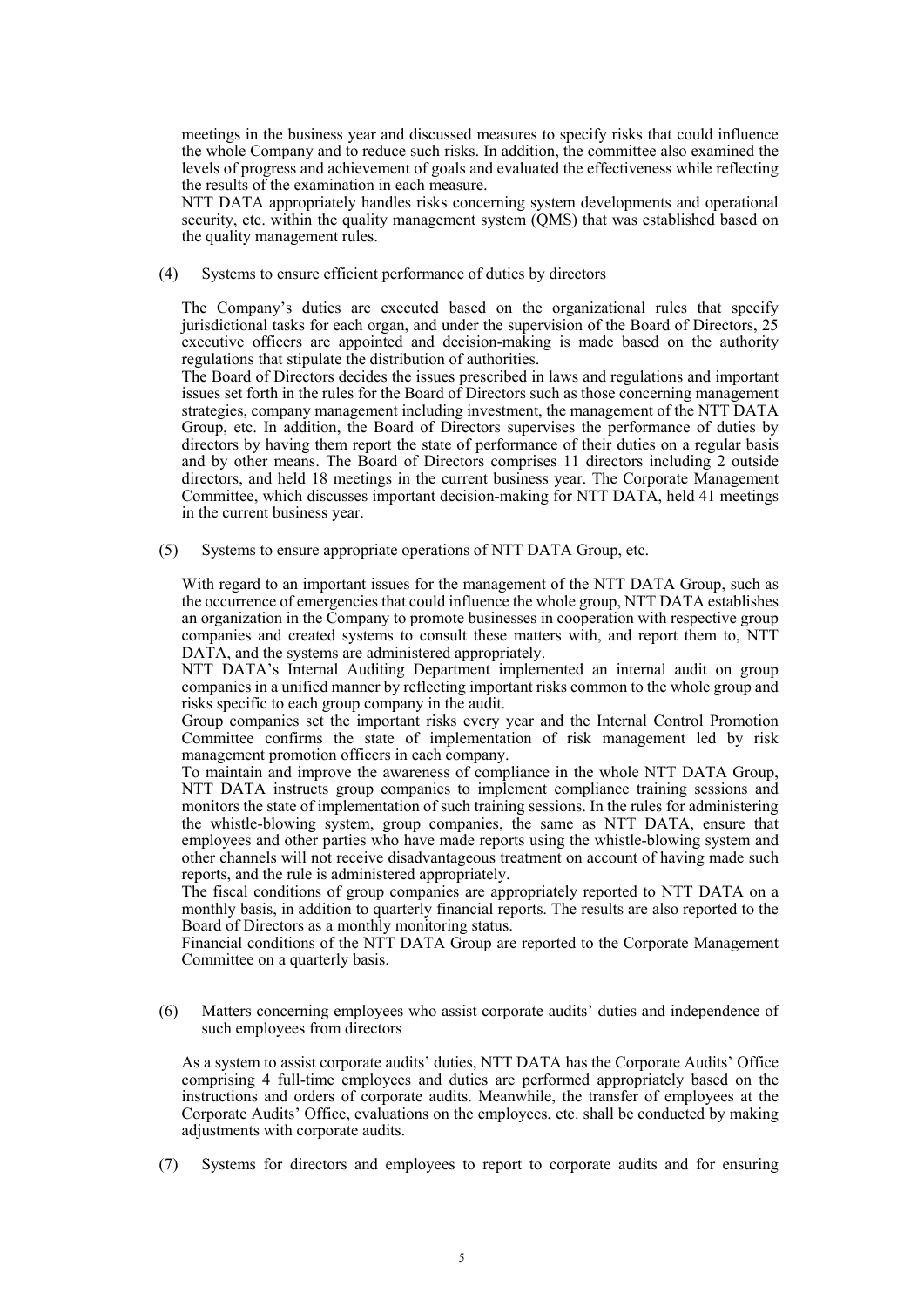effective auditing by corporate audits

Corporate audits attend important meetings such as the Board of Directors' meetings, view important documents, exchange opinions with the Representative Director on a regular basis and have discussions on specific topics with directors and other parties. On these occasions, the state of performance of duties shown in the basic policy is reported to corporate audits while they make recommendations as needed.

Moreover, corporate audits exchange opinions with accounting audits and the Internal Auditing Department on a regular basis. The explanation of an audit plan, the status of internal control systems and other matters are reported to corporate audits while they make recommendations as needed.

In addition, NTT DATA uniquely contracts with outside experts such as lawyers to receive advice on auditing duties. Including the costs necessary for them, NTT DATA bears the costs needed to perform auditing duties.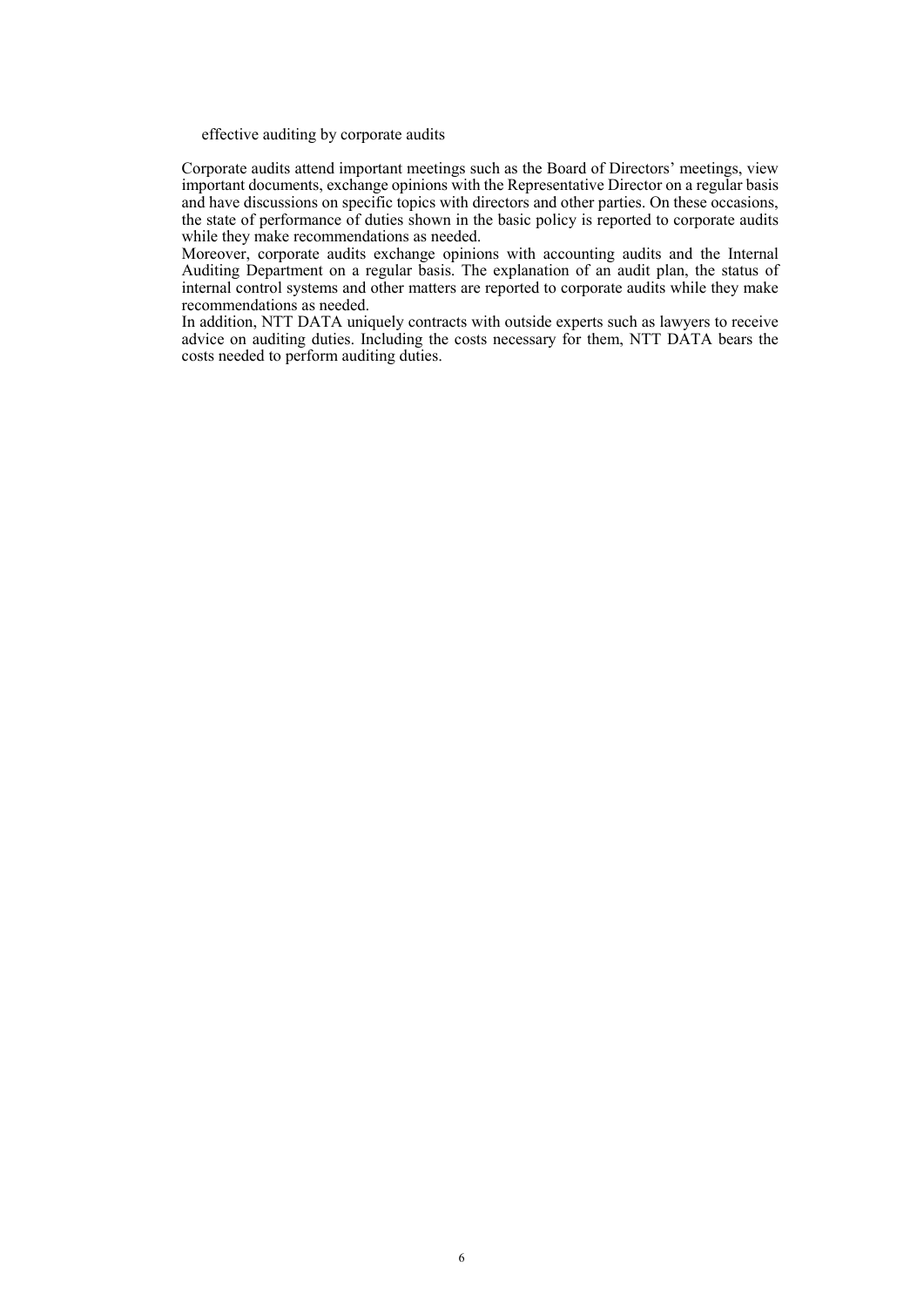## Consolidated Statements of Shareholders' Equity 29thFY (FY ended 31, March 2017)

|                                                            |               |                 | Shareholders' equity |                          |                               |
|------------------------------------------------------------|---------------|-----------------|----------------------|--------------------------|-------------------------------|
|                                                            | Capital stock | Capital surplus | Retained earnings    | Treasury shares          | Total shareholders'<br>equity |
| Balance at beginning of current period                     | 142,520       | 139,295         | 452,458              | (0)                      | 734,273                       |
| Cumulative effects of<br>changes in accounting<br>policies |               |                 | 387                  |                          | 387                           |
| <b>Restated balance</b>                                    | 142,520       | 139,295         | 452,845              | (0)                      | 734,660                       |
| Changes of items during period                             |               |                 |                      |                          |                               |
| Dividends of surplus (Note 1)                              |               |                 | (11,219)             |                          | (11,219)                      |
| Dividends of surplus (Note 2)                              |               |                 | (9,817)              |                          | (9,817)                       |
| Net income attributable to<br>owners of parent             |               |                 | 65,686               |                          | 65,686                        |
| Change of scope of<br>consolidation                        |               |                 |                      |                          |                               |
| Net changes in owning<br>subsidiaries' stocks              |               | 1,753           |                      |                          | 1,753                         |
| Other                                                      |               | (0)             | 427                  |                          | 426                           |
| Net changes of items<br>other than shareholders'<br>equity |               |                 |                      |                          |                               |
| Total changes of items during period                       |               | 1,752           | 45,076               | $\overline{\phantom{0}}$ | 46,829                        |
| Balance at end of current period                           | 142,520       | 141,048         | 497,922              | (0)                      | 781,490                       |

|                                                            | Accumulated other comprehensive income                          |                                             |                                                  |                                               |           |                                                          |                                  |                     |
|------------------------------------------------------------|-----------------------------------------------------------------|---------------------------------------------|--------------------------------------------------|-----------------------------------------------|-----------|----------------------------------------------------------|----------------------------------|---------------------|
|                                                            | Valuation<br>difference on<br>available-for-<br>sale securities | Deferred<br>gains or<br>losses on<br>hedges | Foreign<br>currency<br>translation<br>adjustment | Remeasurements<br>of defined<br>benefit plans | Other     | Total<br>accumulated<br>other<br>comprehensive<br>income | Non-<br>controlling<br>interests | Total net<br>assets |
| Balance at beginning of current period                     | 32,522                                                          | (7,527)                                     | 36,552                                           | (38, 805)                                     | (16.107)  | 6,635                                                    | 32,762                           | 773,670             |
| Cumulative effects of<br>changes in accounting<br>policies |                                                                 |                                             |                                                  |                                               |           |                                                          |                                  | 387                 |
| <b>Restated balance</b>                                    | 32,522                                                          | (7,527)                                     | 36,552                                           | (38, 805)                                     | (16, 107) | 6,635                                                    | 32,762                           | 774,058             |
| Changes of items during period                             |                                                                 |                                             |                                                  |                                               |           |                                                          |                                  |                     |
| Dividends of surplus (Note 1)                              |                                                                 |                                             |                                                  |                                               |           |                                                          |                                  | (11, 219)           |
| Dividends of surplus (Note 2)                              |                                                                 |                                             |                                                  |                                               |           |                                                          |                                  | (9, 817)            |
| Net income attributable to<br>owners of parent             |                                                                 |                                             |                                                  |                                               |           |                                                          |                                  | 65,686              |
| Change of scope of<br>consolidation                        |                                                                 |                                             |                                                  |                                               |           |                                                          |                                  |                     |
| Net changes in owning<br>subsidiaries' stocks              |                                                                 |                                             |                                                  |                                               |           |                                                          |                                  | 1,753               |
| Other                                                      |                                                                 |                                             |                                                  |                                               |           |                                                          |                                  | 426                 |
| Net changes of items<br>other than shareholders'<br>equity | 7,359                                                           | 7,371                                       | (12,662)                                         | 8.721                                         | (213)     | 10,575                                                   | (1, 194)                         | 9,381               |
| Total changes of items during period                       | 7,359                                                           | 7,371                                       | (12,662)                                         | 8,721                                         | (213)     | 10,575                                                   | (1, 194)                         | 56,210              |
| Balance at end of current period                           | 39,881                                                          | (155)                                       | 23,889                                           | (30,083)                                      | (16,320)  | 17,211                                                   | 31,567                           | 830,268             |

Notes:

1. This is the item of appropriation of retained earnings resolved at the ordinary general meeting of shareholders held in June 2016.

2. This is the item resolved at the meeting of the Board of Directors held in November 2016.

3. Amounts less than one million yen are rounded down.

(Unit: ¥ million)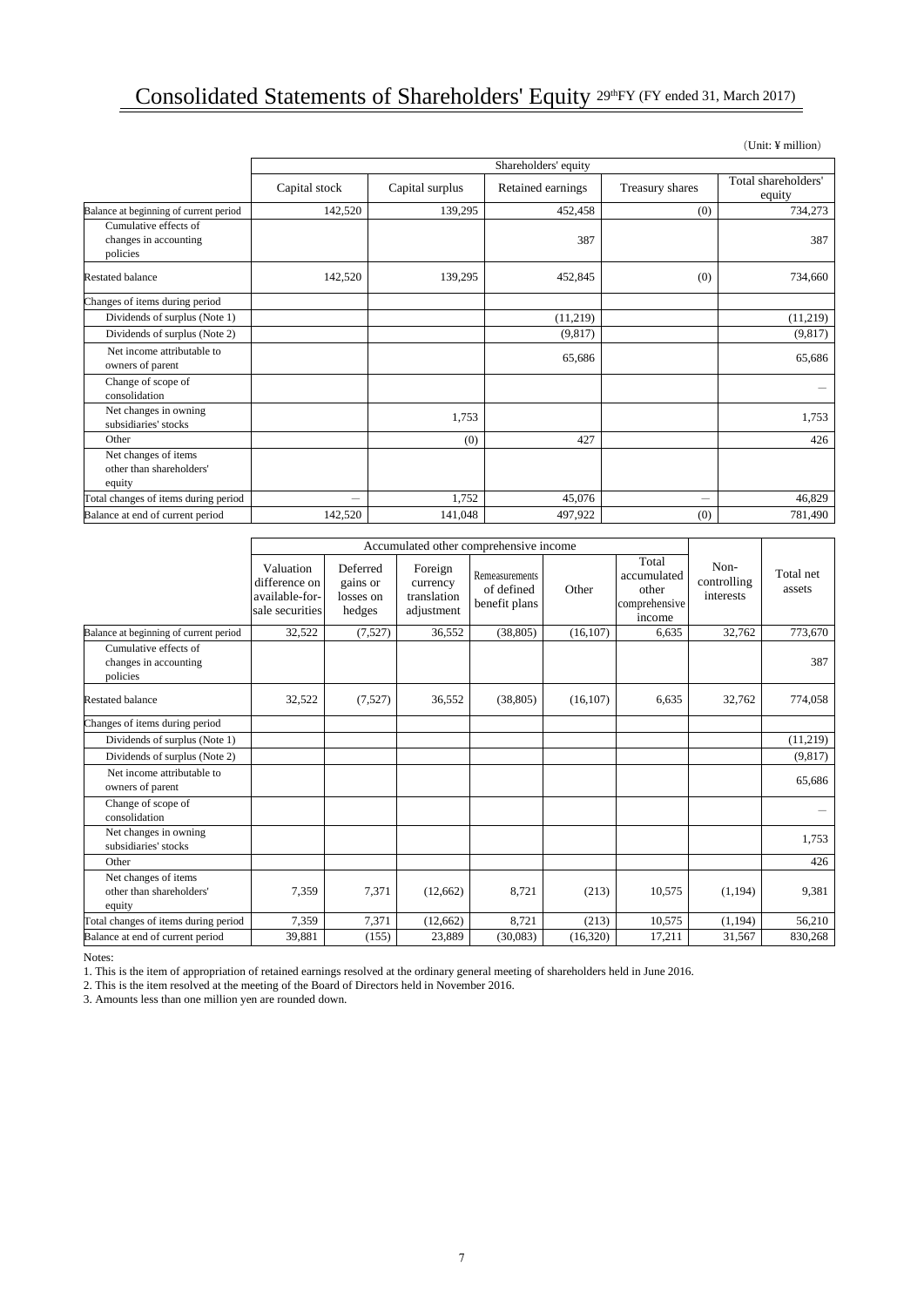Notes to Consolidated Financial Statements

(Important Basic Matters for Preparation of Consolidated Financial Statements)

1. Matters related to the scope of consolidation

All of our 302 subsidiaries are included in the scope of consolidation.

Major consolidated subsidiaries are NTT DATA, Inc., EVERIS PARTICIPACIONES, S.L.U., intelligence AG, NTT DATA EMEA LTD., etc.

In addition, due to new investments, the establishment of new companies, conversion of companies into subsidiaries after an increase of ownership due to transfer of shares and satisfying the criteria for effective control, from the current consolidated fiscal year, 52 companies have been newly added to the consolidated subsidiaries.

Due to the merger, selling off and liquidation of subsidiaries, and conversion of subsidiaries into companies to which the equity method is applied after satisfying the criteria for effective control, 8 companies have been excluded from the scope of consolidation.

Major newly added consolidated subsidiaries are as follows:

NTT DATA Services Corporation;

NTT DATA SERVICES IRELAND LIMITED; NTT DATA SERVICES SINGAPORE PTE.LTD.; and NTT DATA Services, L.L.C

2. Matters related to application of the equity method

The equity method is applied to all of the 32 affiliated companies including KIRIN BUSINESS SYSTEM COMPANY, LIMITED.

In addition, due to the establishment of a company and conversion of a subsidiary into a company to which the equity method is applied after satisfying the criteria for effective control, the equity method has been extensively applied to 2 companies; and due to the sale of shares, transfer of ownership, liquidation, and conversion of companies into consolidated subsidiaries due to the transfer of shares and after satisfying the criteria for effective control, 5 companies have been excluded from the scope to which the equity method is applied.

Among the companies to which the equity method is applied, for those companies whose accounting closing date is different from the consolidated accounting closing date, financial statements based on each company's fiscal year are used.

#### 3. Matters related to the fiscal year of the consolidated subsidiaries

Among consolidated subsidiaries, the settlement date of 137 companies is December 31st.

When preparing for consolidated financial statements, among the companies whose settlement date is December 31<sup>st</sup>, for 51 companies, financial statements based on the temporary settlement implemented on the consolidated settlement date are used, and for other companies, financial statements as of the settlement date are used. However, for important transactions occurring between the settlement date and the consolidated settlement date, necessary adjustments have been made for the purpose of consolidation.

From the current consolidated fiscal year, 19 companies including NTT DATA EMEA LTD. changed their settlement date to March 31<sup>st</sup>, which is the same as the consolidated settlement date. Therefore, the accounting period in the current consolidated fiscal year is 15 months.

- 4. Matters related to accounting standards
- (1) Basis and method of valuation of important assets

1) Securities

Held-to-maturity debt securities:

Amortized cost method is used.

- Other securities:
- a. Those with fair value: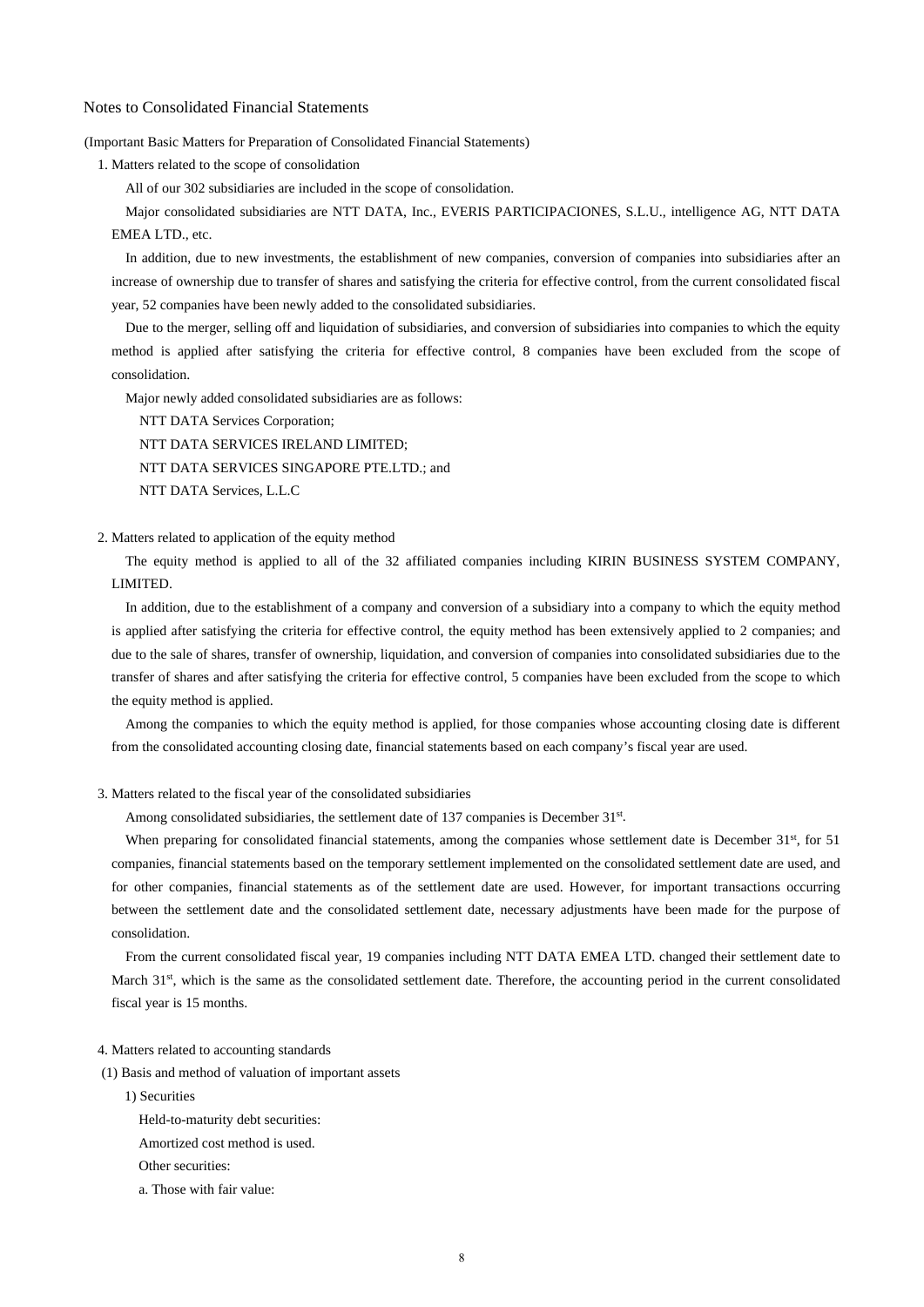The fair market value method on the fair value, etc. at the end of the fiscal year is used (the valuation difference is recognized directly as net assets in full and the cost of securities sold is calculated using the moving average method).

b. Those without fair value:

The cost method based on the moving average method is used.

2) Inventories

Work in process: At cost based on the specific identification method (the balance sheet amount is calculated at the lowered book values reflecting a potential decline).

Stores: Principally at cost based on the first-in-first-out method (the balance sheet amount is calculated at the lowered book values reflecting a potential decline).

(2) Method of depreciation of important depreciable assets

1) Property, plant and equipment (excluding lease assets)

The straight-line method is applied.

- 2) Intangible fixed assets (excluding lease assets)
	- The straight-line method is applied for intangible fixed assets (excluding software).

The depreciation methods for software are as follows:

a. Marketable software:

Comparing the depreciated amount based on the estimated sales revenue over the estimated sales period (within 3 years) and an equal distribution amount based on the length of the remaining period available for sale, the larger one is presented.

b. Software for internal use:

Depreciated using the straight-line method based on its estimated usable period in the Company (within 5 years).

However, among software for service provision purposes, for data communication service software based on a contract with specific customers, the equal installment method is used over the contracted fee payment period.

- 3) Lease assets
- a. Lease assets related to ownership-transfer finance lease transactions

The same depreciation method which is used for self-owned fixed assets is applied.

b. Lease assets related to finance lease transactions without the transfer of ownership:

Mainly the straight-line method of computing depreciation costs assuming the lease term is its useful life and the residual value is 0 is applied.

#### (3) Valuation basis of superior allowances

1) Allowance for doubtful receivables

 In order to provide for possible losses due to the uncollectibility of general account receivables, such an allowance is calculated based on historical collection losses. There is an allowance for specific account receivables such as doubtful accounts receivables, a case-by-case review for collectability is conducted and an estimation of the uncollectible amount is booked.

2) Allowance for losses on contracts

In order to provide for possible future losses related to contracts of orders on hand at the end of the current consolidated fiscal year, those with a high probability of generating losses and where it is possible to reasonably estimate the amount of such losses, the estimated amount of losses to be incurred in the future is provided as an allowance for losses on contracts and presented by offsetting with corresponding work in process.

3) Allowance for retirement benefits for directors

Some consolidated subsidiaries book the necessary amount for a year-end payment based on their internal rules to appropriate the payment for retirement benefits for their directors.

- (4) Valuation basis of superior revenue and expenses
	- 1) Valuation basis for contract revenue and the cost of completed work

The percentage-of-completion method has been applied for construction work for which the completion of a certain percentage of the entire work by the date of current consolidated fiscal year end is clearly recognizable (the percentage of completion is estimated by the cost proportion method) and the completed-contract method and expenses has been applied for other contracts.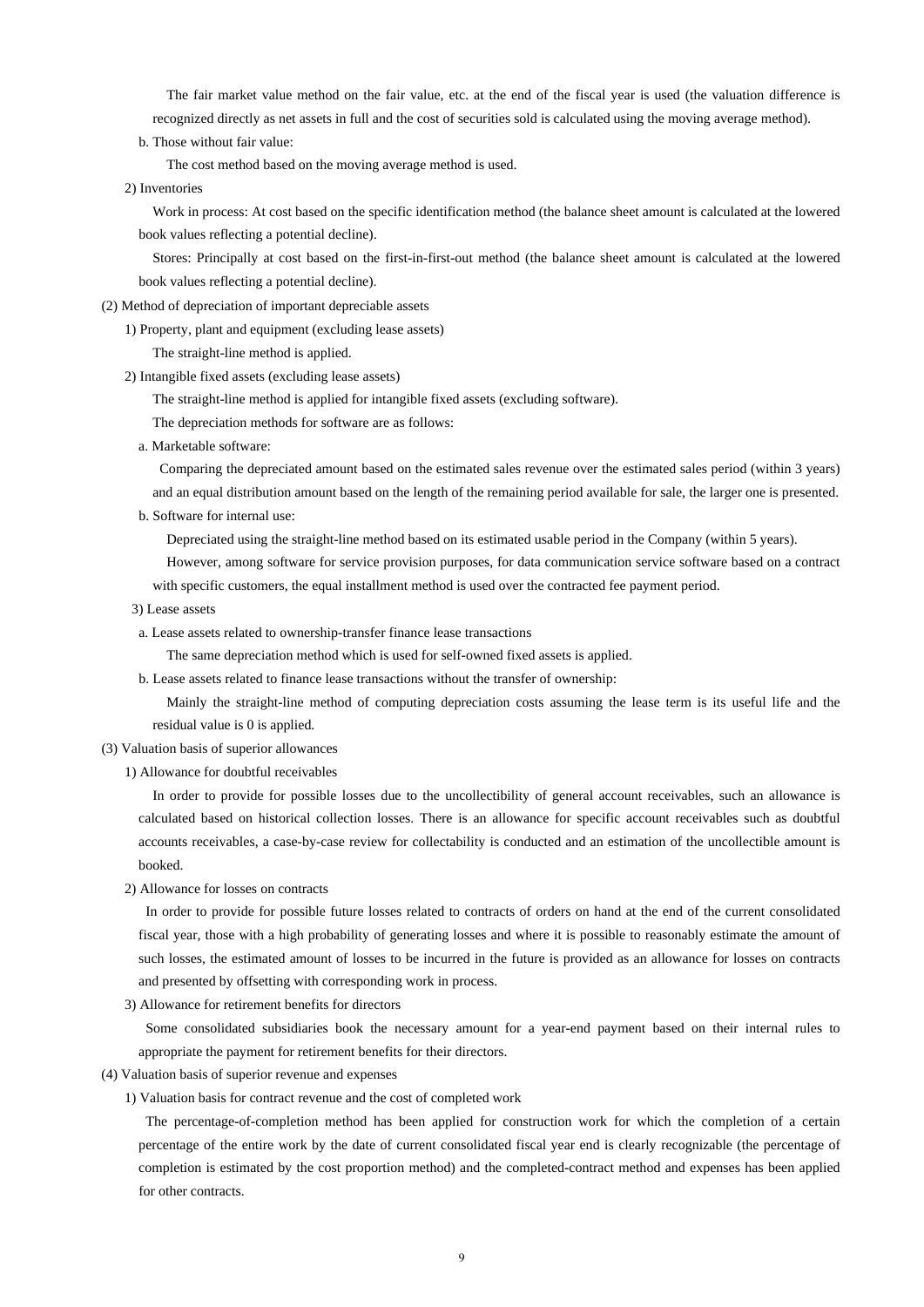2) Valuation basis for revenues and expenses related to finance lease transactions

Revenues and expenses related to finance lease transactions are accounted for by a method in which sales and the cost of sales are booked when lease expenses are acquired.

(5) Method of important hedge accounting

Deferred hedge accounting is applied.

However, with regard to foreign currency monetary receivables and payables with forward exchange contracts, designated hedge accounting ("furiate-shori") is applied.

Among the interest-rate swap transactions, for the transactions which meet the requirements for exceptional accounting ("tokurei-shori"), exceptional accounting is applied.

(6) Accounting policy for retirement benefits

In order to provide for retirement benefits for employees, the Company books the retirement benefits obligations based on the estimated amount at the end of the current consolidated fiscal year by deducting pension assets from the estimated retirement benefits. For consolidated subsidiaries, except for some companies, the simplified method is applied.

1) Period allocation of projected retirement benefits to be incurred

In calculating the retirement benefit obligations, the method based on the benefit formula is used to allocate the projected retirement benefits to the years of service up to the end of the consolidated fiscal year under review.

2) The recognition method for actuarial differences, and prior service cost

The actuarial gains and losses are mainly recognized in the expenses of a proportionally divided amount calculated by the straight-line method over the period of the average remaining service years of employees at the time of recognition of each consolidated fiscal year, commencing with the year following their fiscal year.

The prior service cost is mainly recognized in expenses by the straight-line method over the average remaining service years of employees at the time of recognition of each consolidated fiscal year.

Unrecognized actuarial differences and unrecognized prior service costs are adjusted for tax impacts, and then presented as the re-measurements of retirement benefits of other accumulated comprehensive income under net assets.

(7) Accounting for consumption tax, etc.

Consumption tax, etc. are accounted for by the tax-excluded method.

#### (Changes in Accounting Policy)

(1) Changes in Accounting Policy

(Application of Implementation Guidance on Recoverability of Deferred Tax Assets)

Implementation Guidance on Recoverability of Deferred Tax Assets (Accounting Standards Board of Japan (ASBJ) Guidance No. 26 dated March 28, 2016; hereinafter referred to as "Implementation Guidance on Recoverability") has been applied since the current consolidated fiscal year and some of the accounting methods concerning recoverability of deferred tax assets have been revised.

Application of Implementation Guidance on Recoverability is based on transitional handling specified in Item 49 (4) of the Implementation Guidance on Recoverability; the difference between the amount of deferred tax assets and deferred tax liabilities prescribed by the regulations in Item 49 (3) 1 to 3 of the Implementation Guidance on Recoverability at the beginning of the current consolidated fiscal year, and the amount of deferred tax assets and deferred tax liabilities at the end of the previous consolidated fiscal year is added to the retained earnings at the beginning of the current consolidated fiscal year.

 The impact on the retained earnings and deferred tax assets at the beginning of the current consolidated fiscal year due to this change is minor.

(2) Change of accounting policy which is difficult to distinguish from a change of accounting estimate

(Change in depreciation method of tangible fixed assets)

NTT DATA Corporation, the company preparing consolidated financial statements, and domestic consolidated subsidiaries had mainly applied the declining-balance method; however, since the current consolidated fiscal year, we have changed it to the straight-line method.

NTT DATA Group has conducted research on the use of tangible fixed assets from the viewpoint of accounting policy integration in our active global development based on the Medium-term Management Strategy starting the current consolidated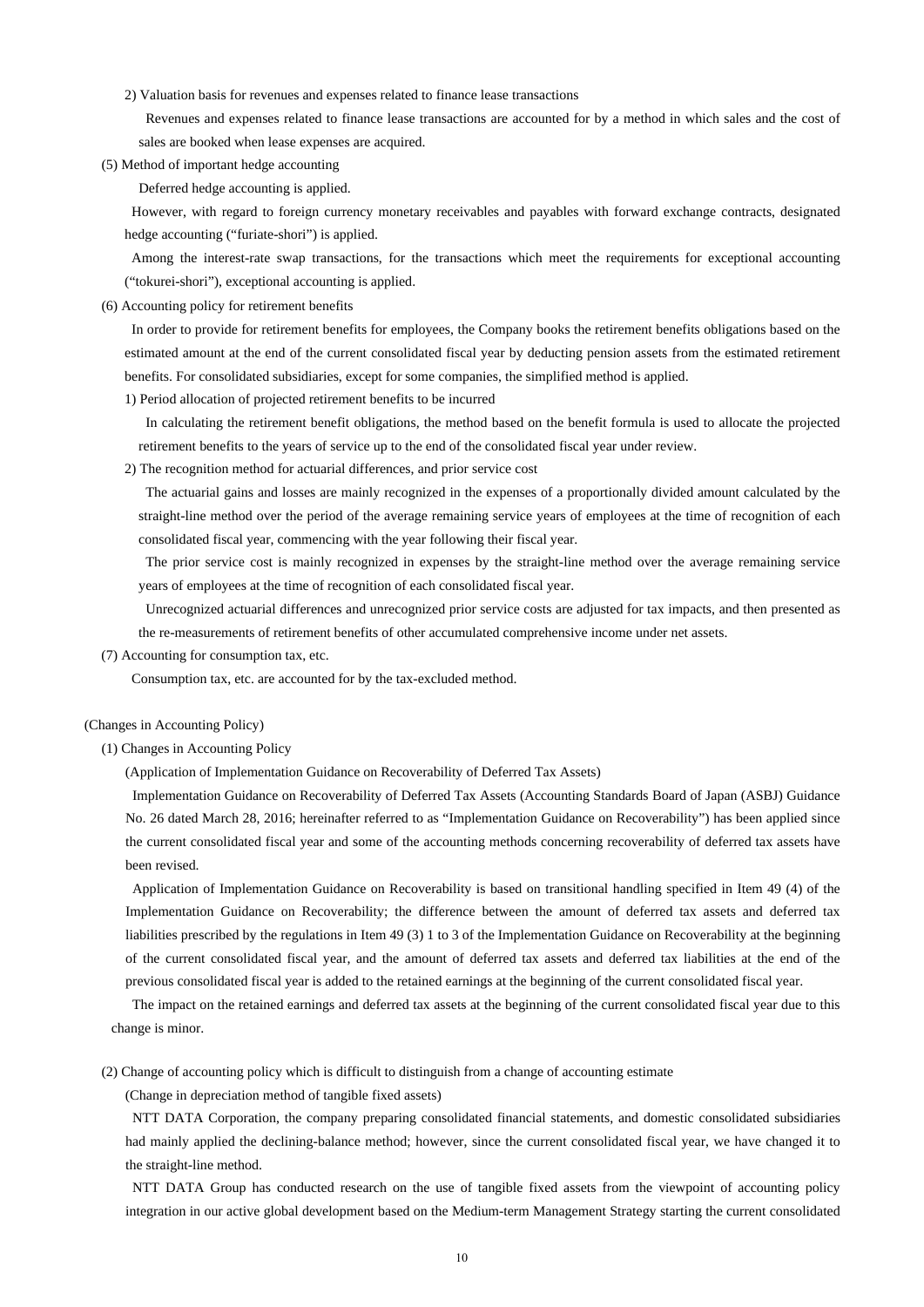fiscal year; stable use of hardware for service providing, such as the provision of a combination service with software, etc.

Therefore, we have judged the depreciation method to equally allocate cost over useful lives more appropriately which shows the reality of use of the above fixed assets, employing the straight-line method from the current consolidated fiscal year.

Useful lives have been reviewed along with the change of the depreciation method of the tangible fixed assets and, for a part of the tangible fixed assets, the useful lives are revised.

The impact on the adjusted consolidated operating income, ordinary income and net income before tax in the current consolidated fiscal year due to the above change is minor.

#### (Changes in the Manner of Presentation)

(Matters related to the consolidated statement of income)

 The account items "Loss on retirement of non-current assets" and "Compensation for damage," which were classified in Non-Operating Expenses for the previous consolidated fiscal year, have become less superior in its amount and are therefore included in "Others" from the current consolidated fiscal year.

In addition, 3,502 million yen presented as "Others" of Non-Operating Expenses for the previous fiscal year includes "Loss on retirement of non-current assets," 523 million yen and "Compensation for damage," 299 million yen.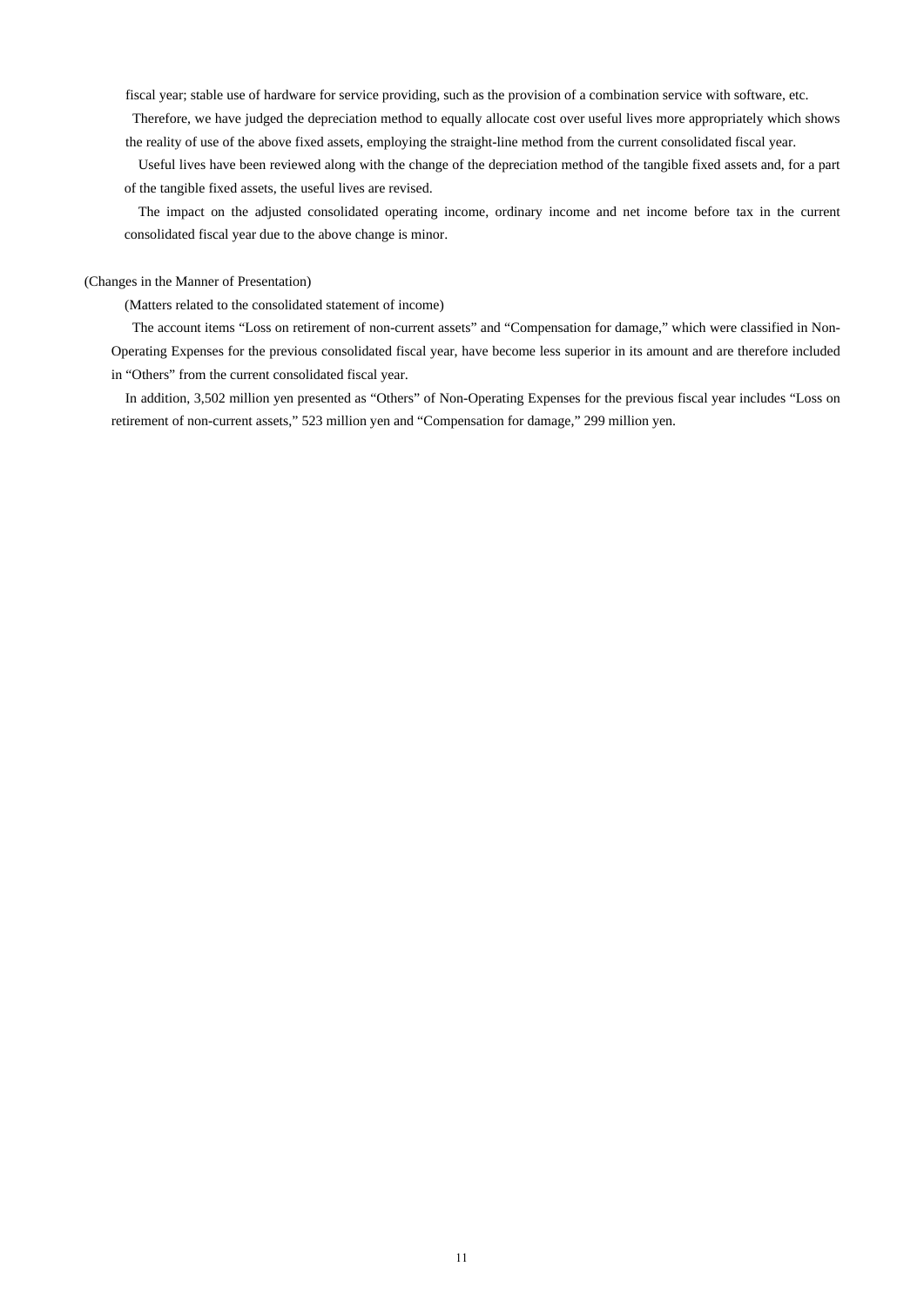(Notes to the Consolidated Balance Sheet)

| 1. Breakdown of inventories                                       |                     |
|-------------------------------------------------------------------|---------------------|
| Merchandise and manufactured goods                                | 2,126 million yen   |
| Work in progress                                                  | 26,668 million yen  |
| Raw materials and supplies                                        | 2,416 million yen   |
|                                                                   |                     |
| 2. Assets offered as security and liabilities related to security |                     |
| (1) Assets offered as security                                    |                     |
| Lease receivables investment assets                               | 1,338 million yen   |
| Buildings and structures                                          | 12,128 million yen  |
| Machinery, equipment and vehicles                                 | 557 million yen     |
| Furniture, fixtures and tools                                     | 51 million yen      |
| Land                                                              | 36 million yen      |
| Software                                                          | 0 million yen       |
| Investment securities                                             | 270 million yen     |
| Investment and other assets (Long-term loans receivables)         | 540 million yen     |
| (2) Secured liabilities                                           |                     |
| Corporate bonds                                                   | 100 million yen     |
| Long-term debt                                                    | 2,437 million yen   |
| (including those repayable within one year)                       |                     |
| Accumulated depreciation of tangible fixed assets<br>3.           | 529,594 million yen |
| 4. Guarantee obligation                                           |                     |
| Financial warranties for system development/operation contracts   |                     |
| Prosimulador Tecnología de Trânsito, S.A.                         | 5,101 million yen   |

## 5. Others

For stock purchase options for minority interests in foreign consolidated subsidiaries possessed by non-controlling shareholders of such subsidiaries, expected exercise prices are recognized as a debt, and at the same time, the book values of the noncontrolling interest for such interests are deducted from "Non-controlling interests" under net assets and the remaining amount is presented in "Others" in accumulated other comprehensive income under net assets.

6. In inventories related to construction contracts for which potential losses are expected, the amount is presented by offsetting with the corresponding allowance for losses on contracts, 10,887 million yen (all of them are an allowance for losses on contracts related to work in progress).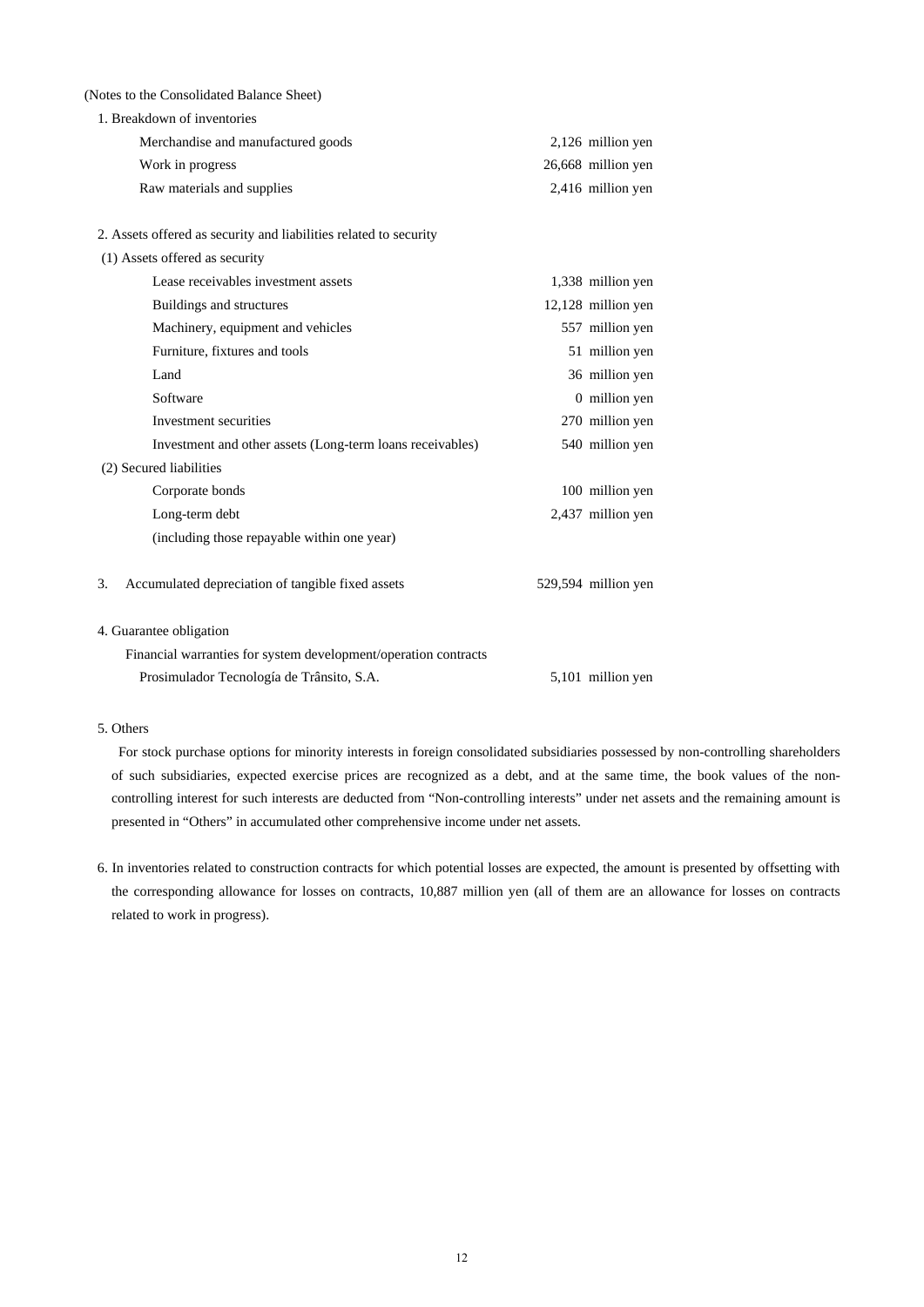#### (Notes to the Consolidated Statement of Income)

- 1. Transfer to allowance for loss on contracts included in cost of sales 5,394 million yen
- 2. Principal categories and amounts of selling and general administrative expenses

| Employees' salaries and allowances | $124,523$ million yen |
|------------------------------------|-----------------------|
| Retirement benefits expenses       | 7,707 million yen     |
| Subcontractor expenses             | 47,058 million yen    |
| Research and development expenses  | 12,359 million yen    |

- 3. Acquisition expenses under extraordinary losses are expenses which are decided to be paid to key officers and employees of global companies in the Global Segment depending on project performance for a certain period, expecting for anticipation of continuous growth of such companies in the future when a contract of acquisition of shares was closed.
- 4. Loss on restructuring of subsidiaries and affiliates under extraordinary losses are costs incurred during the integration and restructuring of group companies in the Global Segment and the breakdown is as follows.

|                                                                                              | (Unit: million yen) |
|----------------------------------------------------------------------------------------------|---------------------|
| Labor costs for the integration of IT-related projects, etc.                                 | 3,868               |
| Subcontractor expenses for consulting, etc. for the integration of IT-related projects, etc. | 3,829               |
| Restructuring costs                                                                          | 1.442               |
| Others                                                                                       | 120                 |
| Total                                                                                        | 9,260               |

5. Loss due to impairment of goodwill presented as Non-Operating Expenses and extraordinary loss is as follows:

For a part of the group companies in Global and Financial Segments, we had presented their goodwill of the acquired projects based on its excess earning power. However, as the earnings expected at the beginning can no longer be expected, the said deducted amount of the book value is presented in Others under Non-Operating Expenses (equity in net income/loss of affiliates) at 683 million yen and in extraordinary loss at 2,844 million yen as an impairment loss. Also, the collectible amounts of the asset group including goodwill are calculated principally based on values in use, and the discount rate for such calculation is from 8 to 10%.

The goodwill grouping in NTT DATA and NTT DATA Group was made based on the project of the Company and the Company Group as a minimum unit.

6. As for impairment losses of fixed assets under extraordinary losses, mainly due to the superior deterioration of the profitability of the assets used by the Public & Social Infrastructure Segment, the Company can no longer expect to collect the invested amounts, so the Company decided to apply impairment accounting and reduced the book values of such assets to the future collectible level and the reduced amount is presented.

 Breakdowns of impairment losses of fixed assets are 1,162 million yen for software, 168 million yen for data communication facilities, etc.

The asset grouping for NTT DATA and NTT DATA Group was made mainly based on a minimum unit which can be united and function as a system.

The collectible amounts of the asset group are calculated based on the values in use, and the discount rate used for such calculation is mainly 5%.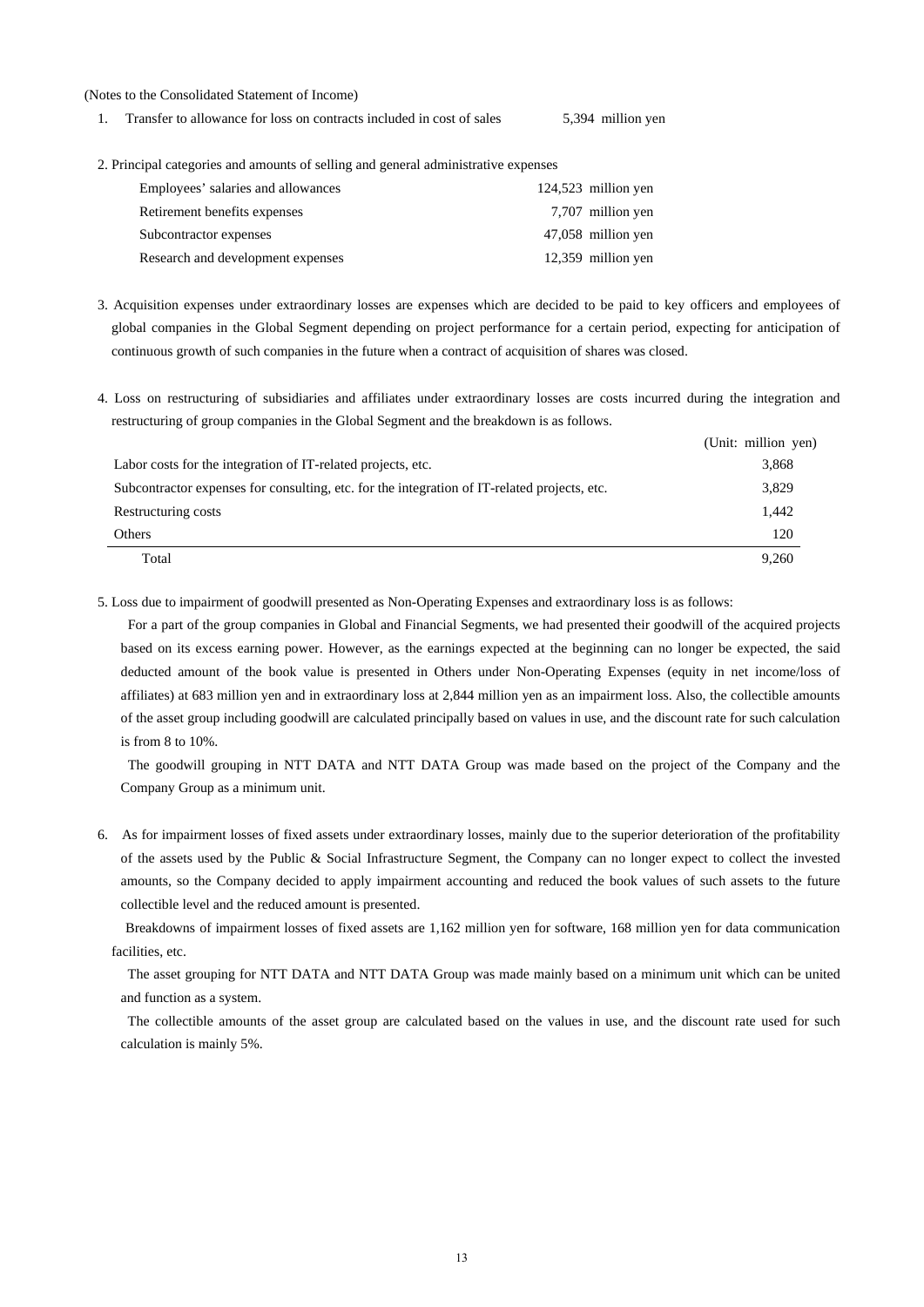## (Notes to the Consolidated Statement of Shareholder's Equity)

1. Class and number of shares outstanding at the consolidated fiscal year-end

Common stock 280,500,000 shares

2. Class and number of treasury stock at the consolidated fiscal year-end Common stock 99 shares

3. Dividends

(1) Dividends paid

| Approval                                                        | Class of Shares | <b>Total Amount of</b><br><b>Dividends</b><br>(million yen) | Dividend per<br>Share (yen) | Record Date        | <b>Effective Date</b> |
|-----------------------------------------------------------------|-----------------|-------------------------------------------------------------|-----------------------------|--------------------|-----------------------|
| Ordinary General<br>Meeting of Shareholders<br>on June 22, 2016 | Common stock    | 11,219                                                      | 40                          | March 31, 2016     | June 23, 2016         |
| The Board of Directors<br>on November 4, 2016                   | Common stock    | 9,817                                                       | 35                          | September 30, 2016 | December 1, 2016      |

(2) Dividends whose record date is within the consolidated fiscal year ended March 31, 2017, but to be effective in the following consolidated fiscal year.

| Approval                                                        | Class of<br><b>Shares</b> | Dividend<br>Source   | T o t a<br>Amount of<br>Dividends'<br>(million yen) | Dividend<br>per Share<br>(ven) | <b>Record Date</b> | <b>Effective Date</b> |
|-----------------------------------------------------------------|---------------------------|----------------------|-----------------------------------------------------|--------------------------------|--------------------|-----------------------|
| Ordinary General<br>Meeting of Shareholders<br>on June 20, 2017 | Common<br>stock           | Retained<br>earnings | 11.219                                              | 40                             | March 31, 2017     | June 21, 2017         |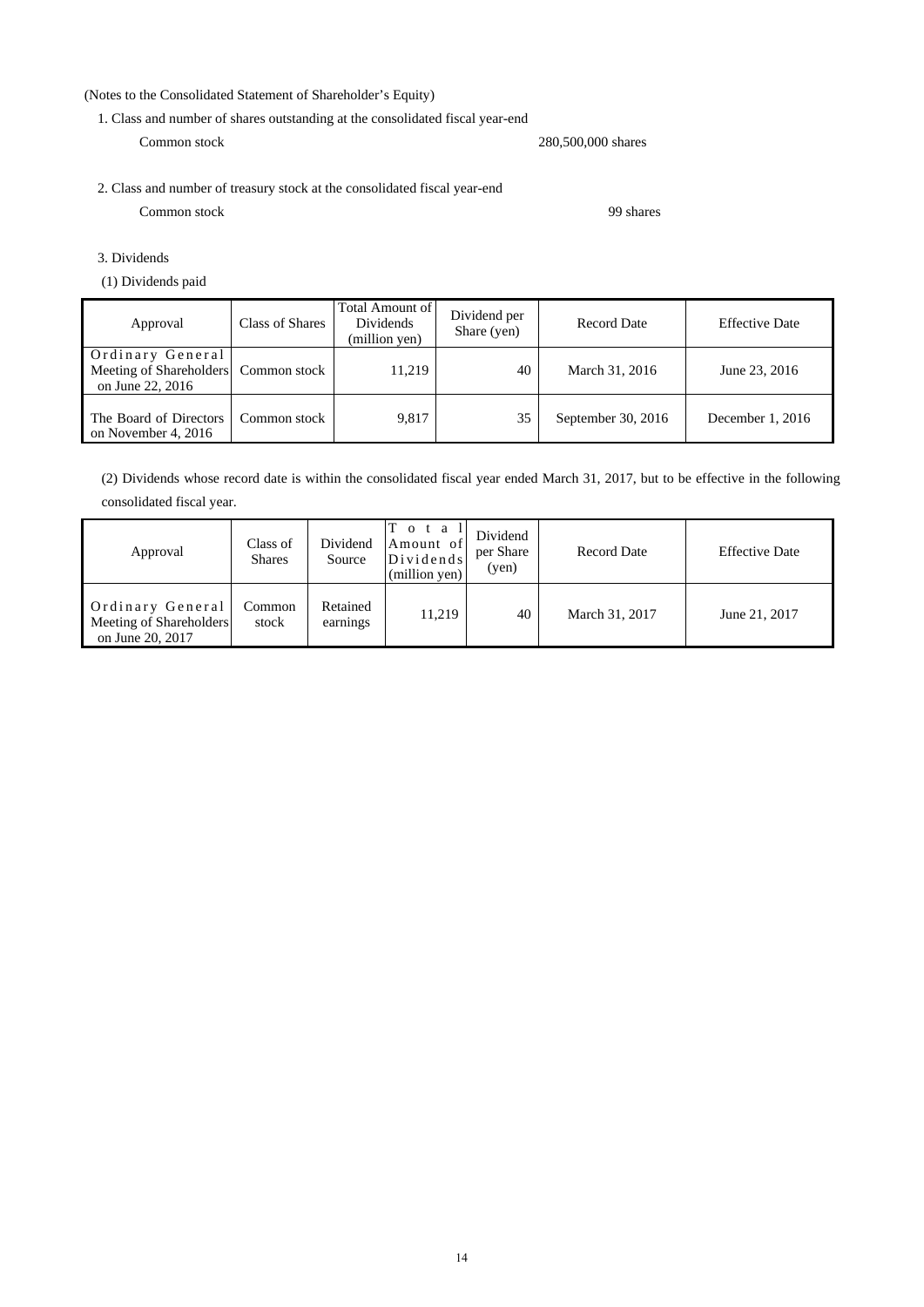(Notes related to Financial Instruments)

1. Matters related to the status of financial instruments

(1) Policy for handling financial instruments

 For fund management, NTT DATA Group uses highly safe monetary assets and they are also used for NTT and NTT DATA Group finance. The necessary funds for running projects are procured by bank loans payable and the issuance of corporate bonds as well as commercial papers. Derivatives are used to hedge the fluctuation risks of future fair market value (foreign exchange rates and interest rates) (market risk) and the Group does not engage in derivatives for the purpose of speculative trading.

#### (2) Components and risks of financial instruments

Trade receivables, i.e., notes and accounts receivables, are exposed to customers' credit risk.

Investment securities are mostly corporate shares related to services or capital participation, etc. with customers and are exposed to fair market value fluctuation risk.

Most trade payables, i.e., accounts payable, are due within one year.

 The main purpose of short-term loans payable is to procure the necessary operating funds. The main purpose of long-term loans payable and corporate bonds is to procure the necessary funds, etc. for capital investment and the maturity dates are for a maximum of 13 years from the closing date.

The derivative transactions are limited to forward exchange contracts and currency swap transactions, which are aimed at hedging the fluctuation risks of future fair market value (foreign exchange rates and interest rates) (market risk) for the payments of foreign currency payments, etc., and interest rate swap transactions, which is aimed at converting variable rate debts into fixed rate debts.

#### (3) Financial instrument-related risk control structure

1) Credit risk control (risk related to customers' default of contracts)

In the Company, with regard to trade receivables, the person in charge of the trade receivables of each sector, etc., conducts regular monitoring of the collection status of individual customers to manage due dates as well as the credit balance in accordance with credit management rules, etc., and at the same time, delays in trade receivables are reported to the Corporate Management Committee on a quarterly basis so that early and secured collections can be achieved. Consolidated subsidiaries also conduct credit risk control using similar methods to those of the Company.

When using derivatives, the Company conducts transactions only with highly rated financial institutions, believing there is little default risk (credit risk) of the counterparties.

The greatest credit risk amount as of the date of current consolidated settlement is presented in the balance sheet values of the financial assets which are exposed to credit risks.

2) Management of market risks (exchange and interest rate fluctuation risk)

With regard to foreign currency denominated assets and liabilities, NTT DATA Group basically hedges foreign exchange risk by possessing foreign currency liability in the same currency or other currency which links with the currency in question, making forward exchange contracts, currency swap transactions, currency option transactions, or combinations of them. With regard to variable rate assets and liabilities, the Company basically hedges interest rate risk by possessing liabilities which are linked to the industry interest rate, interest rate swap transactions, interest rate option transactions, or combinations of them.

With regard to investment securities, their market risk is managed by grasping their fair value and checking the financial position of the issuers regularly.

Derivatives are used in accordance with risk control rules and the Finance Department of the Company manages them centrally.

Additionally, the use of derivatives by consolidated subsidiaries is subject to prior discussion with the Company.

3) Fund procurement related liquidity risk management (risk of being unable to pay on the due date)

NTT DATA Group manages liquidity risks by certain means, for example, individual group companies formulate and update monthly funding plans.

(4) Supplementary explanation on items related to fair values of financial instruments

Amounts recorded as the fair values of financial instruments include values based on the fair market value, and when there are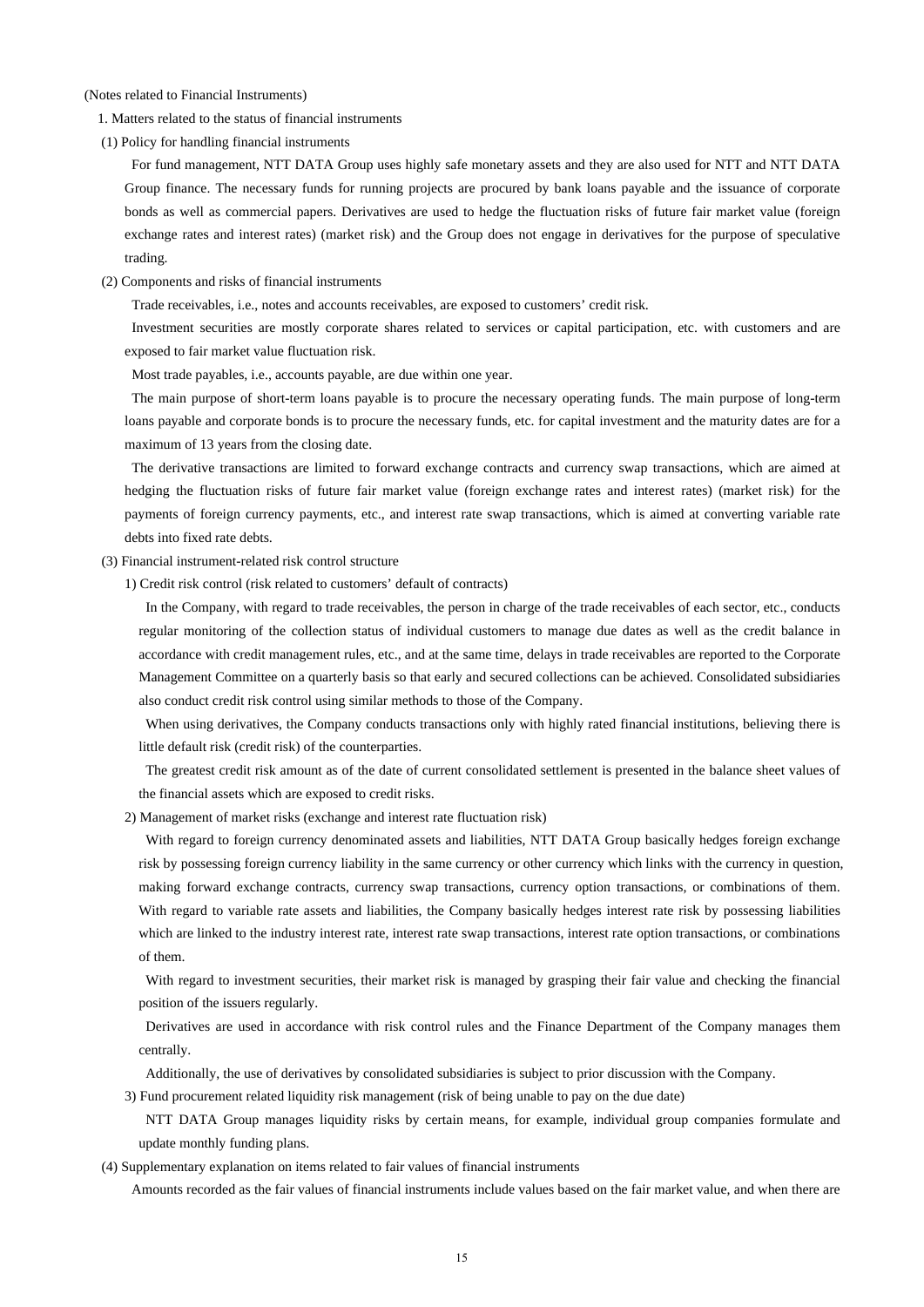no fair market value, reasonably calculated values are included. Since variable factors are included in such calculations, sometimes the values fluctuate when different assumptions are applied.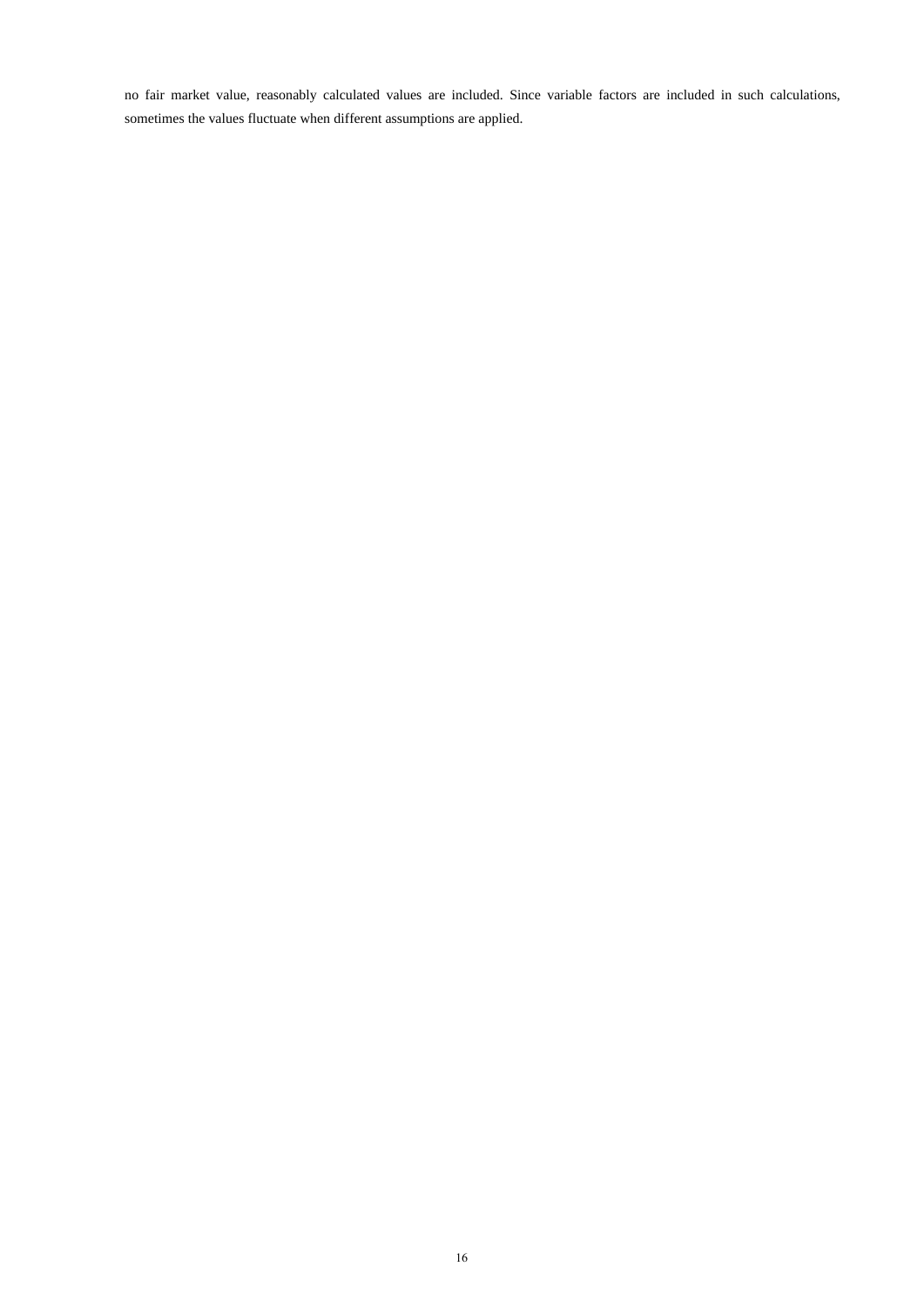2. Matters related to methods of calculating fair values of financial instruments, and securities and derivatives transactions The amounts recognized on the consolidated balance sheet, fair values and corresponding differences at the end of the current consolidated fiscal year are listed below. Items for which identifying the fair values have been deemed extremely difficult are not included in the table below. (See (Note 2)).

 $(TU, U, \ldots, m)$ 

| $\text{C}$ (Ome. Immon year)                 |                                                 |            |                    |  |  |  |
|----------------------------------------------|-------------------------------------------------|------------|--------------------|--|--|--|
|                                              | Amounts in Consolidated<br><b>Balance Sheet</b> | Fair Value | <b>Differences</b> |  |  |  |
| (1) Cash on hand and at banks                | 212,459                                         | 212,459    |                    |  |  |  |
| (2) Notes receivable and accounts receivable | 458,767                                         | 458,767    |                    |  |  |  |
| (3) Securities                               | 4,302                                           | 4,300      | (2)                |  |  |  |
| (4) Deposits                                 | 55,808                                          | 55,808     |                    |  |  |  |
| (5) Investment securities                    | 75,523                                          | 75,538     | 15                 |  |  |  |
| Total assets                                 | 806,861                                         | 806,874    | 12                 |  |  |  |
| (1) Accounts payable                         | 138,453                                         | 138,453    |                    |  |  |  |
| (2) Short-term borrowings                    | 213,160                                         | 213,160    |                    |  |  |  |
| (3) Current portion of long-term debt        | 53,461                                          | 53,461     |                    |  |  |  |
| (4) Current portion of bonds                 | 49,996                                          | 49,996     |                    |  |  |  |
| (5) Income taxes payable                     | 35,916                                          | 35,916     |                    |  |  |  |
| (6) Corporate bonds                          | 160,075                                         | 166,283    | 6,208              |  |  |  |
| (7) Long-term borrowings                     | 168,618                                         | 175,213    | 6,595              |  |  |  |
| <b>Total liabilities</b>                     | 819,681                                         | 832,484    | 12,803             |  |  |  |
| Derivatives transactions (*1)                | 13,287                                          | 13,287     |                    |  |  |  |

(\*1) Net claims and liabilities arising on derivatives transactions are stated as a single net amount. If the total is negative figure, the amount is shown in brackets.

(Note 1) Calculation method for the fair value of financial instruments

Assets

(1) Cash on hand and at banks, (2) Notes receivables and accounts receivable, and (4) Deposits

Since these are settled in the short term, the fair value is almost equal to the book values. Therefore, the book values have been adopted.

(3) Securities and (5) Investment securities

For the fair values of these securities, stock exchange prices are used for shares and published based prices are used for investment funds.

Since negotiable deposits are settled in the short term, the fair value is almost equal to the book values. Therefore, the book values have been adopted.

#### Liabilities

(1) Accounts payable, (2) Short-term borrowings, (3) Current portion of long-term debt, (4) Current portion of bonds, and (5) Income taxes payable

Since these are settled in the short term, the fair value is almost equal to the book values,

and therefore, the book values have been adopted.

(6) Corporate bonds

The fair market value of corporate bonds issued by the Company is based on the fair market value, and when there are no fair market value, it is based on the current value which is calculated by discounting the total of the principal and interest using an interest rate which reflects the corporate bond's remaining period.

(7) Long-term borrowings

The fair value of long-term borrowings is based on the current value calculated by discounting the total of the principal and interest using an interest rate which is reasonably estimated, should similar new borrowings be made.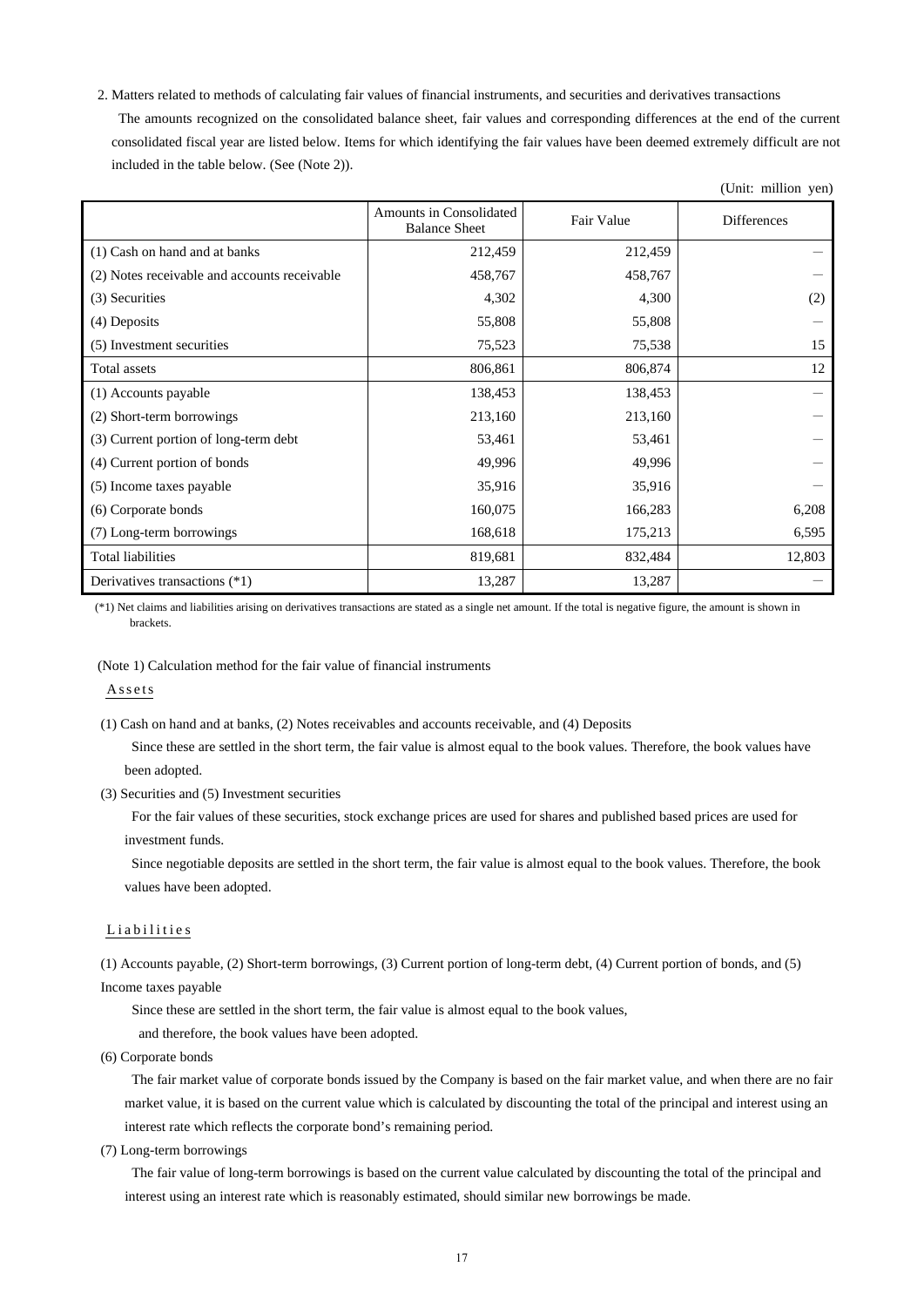#### Derivatives transactions

The fair value of derivatives is based on the values presented by the financial institutions with which the Company has transactions. For details of the derivative transactions, see "Note to Derivatives transactions."

- (Note 2) Unlisted shares (amount presented in the consolidated balance sheet, 11,310 million yen) have no fair market value and are deemed to require excessive cost to calculate their future cash flow. Therefore, identifying their fair value is deemed extremely difficult and they are not included in "Assets (5) Investment securities."
- (Note 3) Scheduled redemption amount of monetary receivables and securities with maturity dates after the consolidated fiscal year end date.

|                                                      | 1 year or less<br>(million yen) | More than 1 year,<br>less than 5 years<br>(million yen) | More than 5 years,<br>less than 10 years<br>(million yen) | More than 10 years<br>(million yen) |
|------------------------------------------------------|---------------------------------|---------------------------------------------------------|-----------------------------------------------------------|-------------------------------------|
| Cash on hand and at banks                            | 212,459                         |                                                         |                                                           |                                     |
| Notes and accounts receivable                        | 458,767                         |                                                         |                                                           |                                     |
| Deposits                                             | 55,808                          |                                                         |                                                           |                                     |
| <b>Securities</b><br>investment<br>and<br>securities |                                 |                                                         |                                                           |                                     |
| certificate<br>Negotiable<br>of<br>deposit           | 4,000                           |                                                         |                                                           |                                     |
| Bonds held to maturity                               | 302                             | 512                                                     | 2,395                                                     | 300                                 |
| Available-for-sale<br>securities<br>with maturity    |                                 | 98                                                      |                                                           | 66                                  |
| Total                                                | 731,338                         | 610                                                     | 2,395                                                     | 366                                 |

(Note 4) Amounts of corporate bonds, long-term borrowings and other interest-bearing liabilities due for repayment after the consolidated fiscal year end date.

|                                      | 1 year or less<br>(million yen) | More than 1 year, less<br>than 5 years<br>(million yen) | More than 5 years,<br>less than 10 years<br>(million yen) | More than 10 years<br>(million yen) |
|--------------------------------------|---------------------------------|---------------------------------------------------------|-----------------------------------------------------------|-------------------------------------|
| Short-term borrowings                | 213,160                         |                                                         |                                                           |                                     |
| Current portion of long-term<br>debt | 53,461                          |                                                         |                                                           |                                     |
| Current portion of bonds             | 49,996                          |                                                         |                                                           |                                     |
| Corporate bonds                      |                                 | 110,089                                                 | 49,985                                                    |                                     |
| Long-term borrowings                 |                                 | 102,688                                                 | 64,671                                                    | 1,258                               |
| Total                                | 316,618                         | 212,778                                                 | 114,657                                                   | 1,258                               |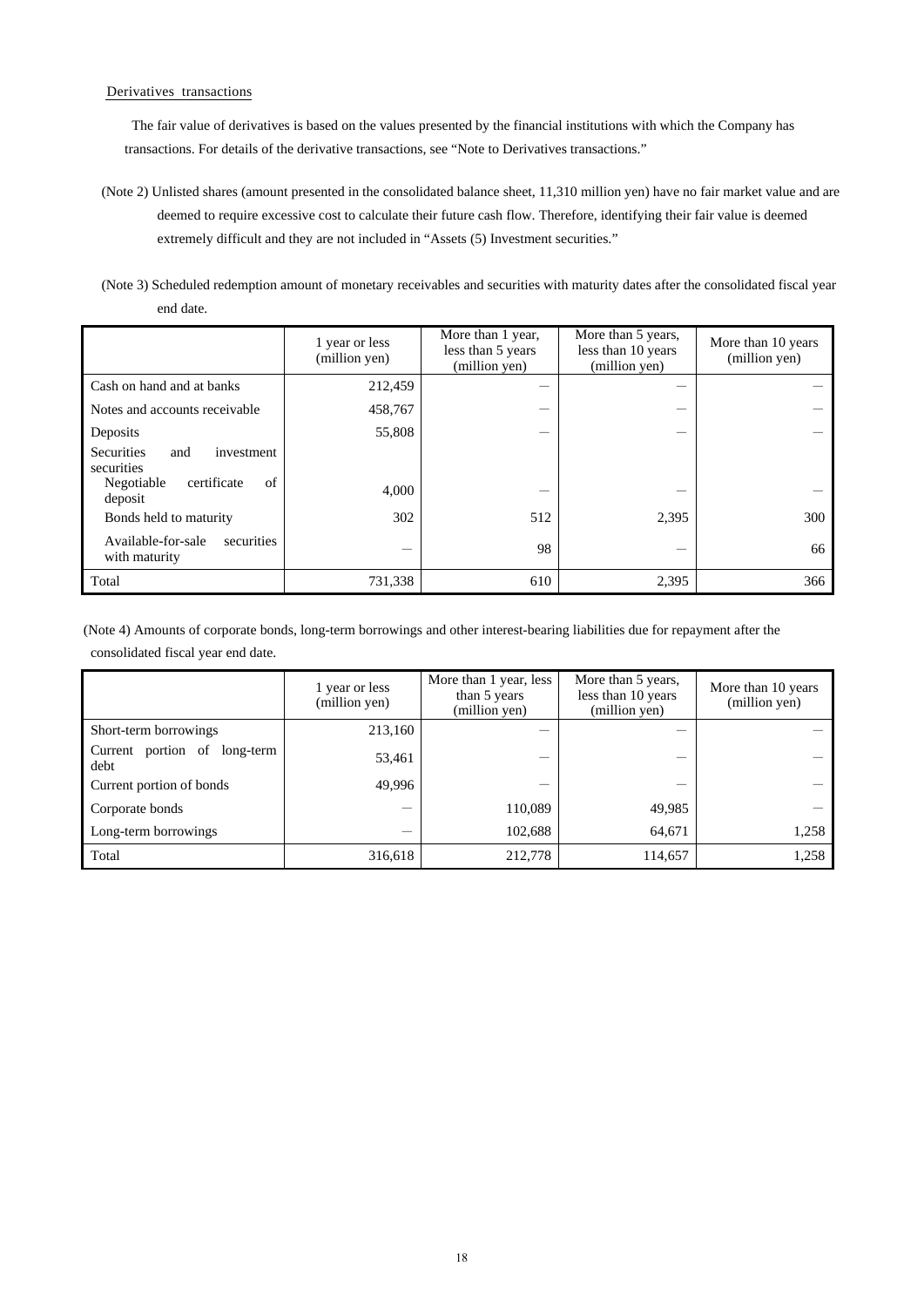## (Notes to Derivatives transactions)

- 1. Derivatives transactions not subject to hedge accounting
	- Currency-related

| Category                               | Transaction type                                            | Contract amounts<br>(million yen) | Contracts for over<br>1 year<br>(million yen) | Fair value<br>(million yen) | Valuation gain/loss<br>(million yen) |
|----------------------------------------|-------------------------------------------------------------|-----------------------------------|-----------------------------------------------|-----------------------------|--------------------------------------|
|                                        | Foreign exchange contract                                   |                                   |                                               |                             |                                      |
|                                        | Euro selling/ Swiss franc<br>buying                         | 105                               | 52                                            | (22)                        | (22)                                 |
|                                        | Euro selling/ US dollar<br>buying                           | 6,219                             | 350                                           | (192)                       | (192)                                |
|                                        | Great Britain pound selling/<br>Japanese yen buying         | 1,805                             |                                               | 6                           | 6                                    |
|                                        | Euro selling/ Japanese yen<br>buying                        | 10,798                            |                                               | (2)                         | (2)                                  |
|                                        | AU dollar selling/ Japanese<br>yen buying                   | 171                               |                                               | $\mathbf{0}$                | $\overline{0}$                       |
| Transactions other<br>industry<br>than | US dollar selling/ Japanese<br>yen buying                   | 330                               |                                               | 1                           | $\mathbf{1}$                         |
| transactions                           | <b>Brazilian</b><br>real<br>selling/<br>Japanese yen buying | 323                               |                                               | (1)                         | (1)                                  |
|                                        | Swiss<br>franc<br>selling/<br>Japanese yen buying           | 112                               |                                               | $\mathbf{0}$                | $\mathbf{0}$                         |
|                                        | Taiwan<br>dollar<br>selling/<br>Japanese yen buying         | 127                               |                                               | (1)                         | (1)                                  |
|                                        | Thai baht selling/ Japanese<br>yen buying                   | 202                               |                                               | $\mathbf{0}$                | $\mathbf{0}$                         |
|                                        | Euro selling/ Indian rupee<br>buying                        | 158                               |                                               | 5                           | 5                                    |
|                                        | selling/<br>Japanese<br>yen<br>Chinese yuan buying          | 1,750                             |                                               | (134)                       | (134)                                |
|                                        | Foreign exchange contract                                   |                                   |                                               |                             |                                      |
|                                        | Brazilian real selling/ Euro<br>buying                      | 577                               |                                               | (26)                        | (26)                                 |
|                                        | Great Britain pound selling/<br>Euro buying                 | 514                               |                                               | 21                          | 21                                   |
| Industry<br>transactions               | US dollar selling/ Euro<br>buying                           | 130                               |                                               | (7)                         | (7)                                  |
|                                        | Peruvian nuevo sol selling/<br>Euro buying                  | 951                               |                                               | 2                           | 2                                    |
|                                        | Euro selling/ US dollar<br>buying                           | 1,030                             |                                               | 55                          | 55                                   |
|                                        | Brazilian real selling/ US<br>dollar buying                 | 326                               |                                               | (3)                         | (3)                                  |
|                                        | Total                                                       | 25,637                            | 403                                           | (297)                       | (297)                                |

(Note) Fair value is calculated on the basis of the values stated by the financial institutions involved in the transactions.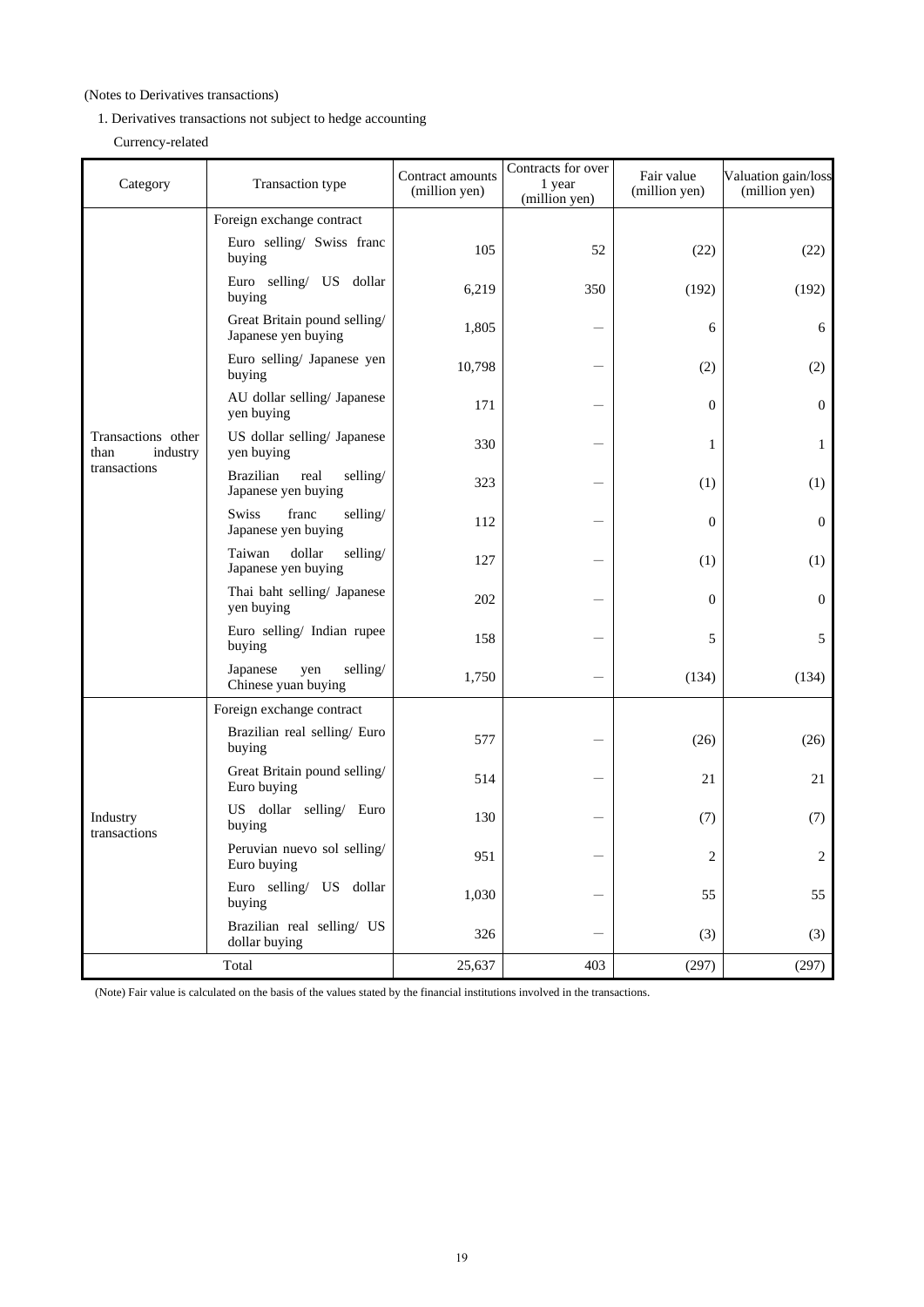### 2. Derivatives transactions subject to hedge accounting

## Currency-related

| Hedge accounting<br>method | Transaction type                                                                                     | Main items hedged                                            | Contract amounts<br>(million yen) | Contracts for over<br>l year<br>(million yen) | Fair value<br>(million yen) |
|----------------------------|------------------------------------------------------------------------------------------------------|--------------------------------------------------------------|-----------------------------------|-----------------------------------------------|-----------------------------|
| Deferral method            | Foreign exchange contract<br>US dollar selling/Indian<br>rupee buying<br>selling/<br>Japanese<br>yen | Foreign-currency-<br>denominated<br>forecast<br>transactions | 8,751<br>6,000                    | –<br>1.000                                    | 504<br>(220)                |
|                            | Chinese yuan buying                                                                                  |                                                              |                                   |                                               |                             |
|                            | Total                                                                                                |                                                              | 14,751                            | 1.000                                         | 284                         |

(Note) Fair value is calculated on the basis of the values stated by the financial institutions involved in the transactions.

### Currency-and-interest-rate-related

| Hedge accounting<br>method                                               | Transaction type                                                                                                                                                                                                                                  | Main items hedged                                                                       | Contract amounts<br>(million yen) | Contracts for over<br>1 year<br>(million yen) | Fair value<br>(million yen) |
|--------------------------------------------------------------------------|---------------------------------------------------------------------------------------------------------------------------------------------------------------------------------------------------------------------------------------------------|-----------------------------------------------------------------------------------------|-----------------------------------|-----------------------------------------------|-----------------------------|
| Integral accounting<br>for<br>currency and<br>interest rate<br>contracts | Currency and interest rate<br>swap contracts<br>Floating rate receiving/<br>Fixed rate paying<br>receiving/<br>dollar<br>US.<br>Euro paying<br>Floating rate receiving/<br>Fixed rate paying<br>receiving/<br>dollar<br>US<br>Japanese yen paying | Long-term<br>borrowings<br>Foreign-currency-<br>denominated<br>forecast<br>transactions | 93,687<br>74,052                  | 39,270<br>74,052                              | 12,116<br>1,282             |
|                                                                          | Total                                                                                                                                                                                                                                             |                                                                                         | 167,739                           | 113.322                                       | 13,398                      |

(Note) Fair value is calculated on the basis of the values stated by the financial institutions involved in the transactions.

#### Interest-rate-related

| Hedge accounting<br>method                                              | Transaction type                                                             | Main items hedged       | Contract amounts<br>(million yen) | Contracts for over<br>1 year<br>(million yen) | Fair value<br>(million yen) |
|-------------------------------------------------------------------------|------------------------------------------------------------------------------|-------------------------|-----------------------------------|-----------------------------------------------|-----------------------------|
| Exceptional<br>accounting method<br>for interest rate<br>swap contracts | Interest rate swap contracts<br>Floating rate receiving<br>Fixed rate paying | Long-term<br>borrowings | 8.976                             | 8.976                                         | (97)                        |
| Total                                                                   |                                                                              |                         | 8,976                             | 8.976                                         | (97)                        |

(Note) Fair value is calculated on the basis of the values stated by the financial institutions involved in the transactions.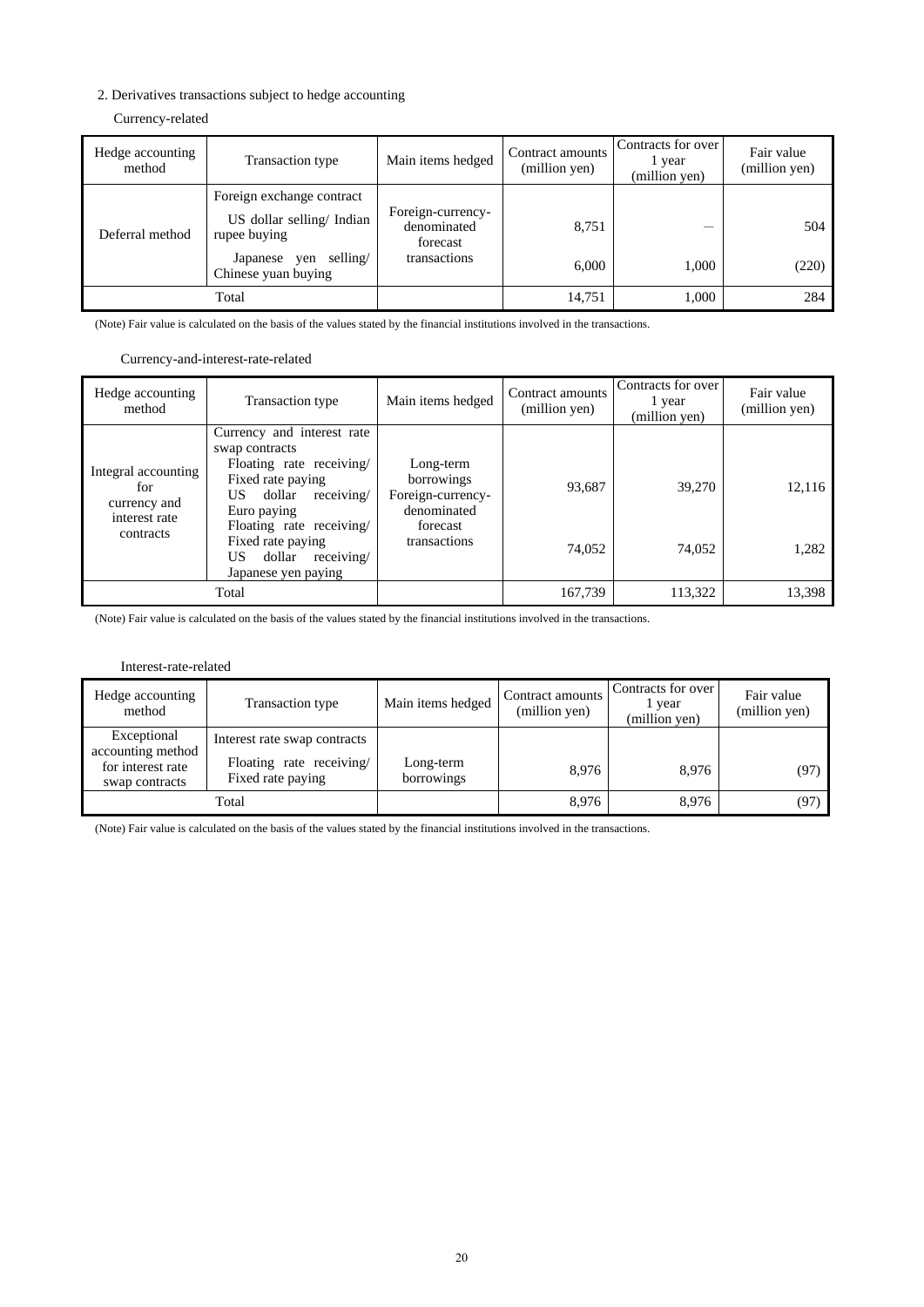(Notes related to project combinations)

(Conversion of Dell Systems Corporation into subsidiaries and acceptance of transfer of IT services related projects)

The Company, a company preparing consolidated financial statements, acquired all of the shares outstanding of Dell Systems Corporation by our U.S. subsidiary, NTT DATA, Inc. The Company also acquired all of the shares outstanding of DELL TECHNOLOGY & SOLUTIONS LIMITED and DELL SERVICES PTE.LTD. by our Netherlands subsidiary, NTT DATA Services International Holdings B.V.

The Company also acquired all of the stakes of U.S. Services, L.L.C. by our U.S. subsidiary, NTT Data International L.L.C. and NTT DATA, Inc.

Additionally, the Company acquired the Dell Group's IT services related projects mainly in North America by NTT Data International L.L.C., NTT DATA, Inc. and NTT DATA Services International Holdings B.V.

- 1. Overview of the project combination
- (1) Names of the acquired companies
	- Dell Systems Corporation

(The company name was changed to NTT DATA Services Corporation.)

DELL TECHNOLOGY & SOLUTIONS LIMITED

- (The company name was changed to NTT DATA SERVICES IRELAND LIMITED.)
- DELL SERVICES PTE.LTD.

(The company name was changed to NTT DATA SERVICES SINGAPORE PTE.LTD.)

U.S. Services L.L.C.

(The company name was changed to NTT DATA Services, L.L.C.)

(2) Name of the company associated with project transfer

Dell Inc.

- (3) Project lines of the acquired companies and details of the acquired project IT outsourcing, BPO, application development/management, etc.
- (4) Reasons for the project combination

Dell Services Division provides cloud services, application-related services and BPO services mainly in North America, with a strong customer base encompassing healthcare, manufacturing and service sectors, financial institutions, the federal government, etc. In particular, the division has been highly valued for its sector-specific digital solution and BPO services for the healthcare sector, mainly medical institutions and health insurers. By the transfer of the Dell Services, NTT DATA Group will expand the group's projects in various sectors mainly in North America and aim to strengthen cloud services and BPO services by utilizing cutting-edge technologies.

(5) Project combination date

November 2, 2016 (U.S. time)

(6) Legal form of the project combination

Acquisition of shares and equity interests and project transfer in consideration for cash

(7) Basis for determination of the acquiring company

Due to the purchase of shares/equity interests and project transfer in consideration for cash

(8) Names of the companies after the combination

NTT DATA Services Corporation NTT DATA SERVICES IRELAND LIMITED NTT DATA SERVICES SINGAPORE PTE.LTD. NTT DATA Services, L.L.C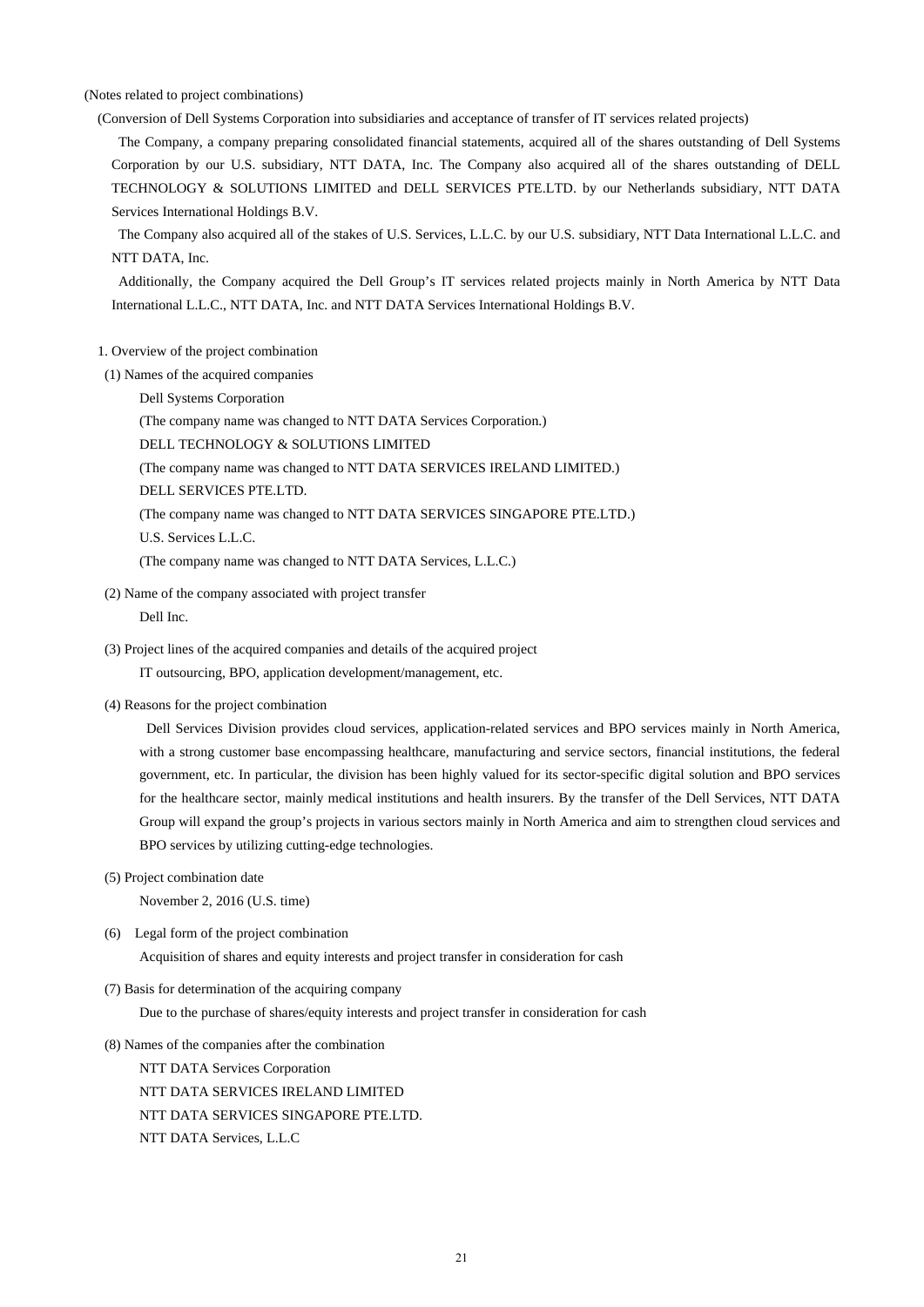### (9) Acquired ratio of the voting rights

| NTT DATA Services Corporation        | $100\%$ |
|--------------------------------------|---------|
| NTT DATA SERVICES IRELAND LIMITED    | $100\%$ |
| NTT DATA SERVICES SINGAPORE PTE.LTD. | $100\%$ |
| NTT DATA Services, L.L.C             | $100\%$ |

2. The record period of the acquired companies and projects which is included in the consolidated statement of income related to the consolidated accounting period

From November 2, 2016 to January 31, 2017

3. Breakdowns of types of the acquisition costs and the consideration of the acquired companies and projects

| Cash             | 350,188 million yen |
|------------------|---------------------|
| Acquisition cost | 350,188 million yen |

4. Contents and the amounts of major costs related to the acquisition

| Advisory fee, etc.               | 1,949 million yen |
|----------------------------------|-------------------|
| Attorney's fee                   | 1,984 million yen |
| Others                           | 404 million yen   |
| Costs related to the acquisition | 4,338 million yen |

5. Amount of goodwill occurred, reasons of occurrence, method and period of amortization

(1) Amount of goodwill occurred

149,671 million yen (an estimation)

The amount of goodwill is provisionally calculated due to the incompletion of realization of recognizable assets and liabilities and calculation of fair values as of the date of the project combination, and therefore, the allocation of the acquisition cost.

#### (2) Reasons of occurrence

It occurred on the basis of reasonable estimation of future excess earning power expected from the project development by NTT DATA Services (former Dell Services Division).

#### (3) Method and period of amortization

Equal-installment depreciation over 20 years

6. Acquired assets and liabilities on the date of project combination and the major breakdowns

| Current assets | 52,415 million yen  |
|----------------|---------------------|
| Fixed assets   | 150,748 million yen |

Liabilities

| Current liabilities | 21,209 million yen |
|---------------------|--------------------|
| Fixed liabilities   | 14,445 million yen |

7. Allocation of acquisition cost

The provisional accounting process is adopted based on reasonable available information at the fiscal year-end due to the incompletion of realization of recognizable assets and liabilities and calculation of fair values at the end of the current consolidated fiscal year, and therefore, the allocation of the acquisition cost.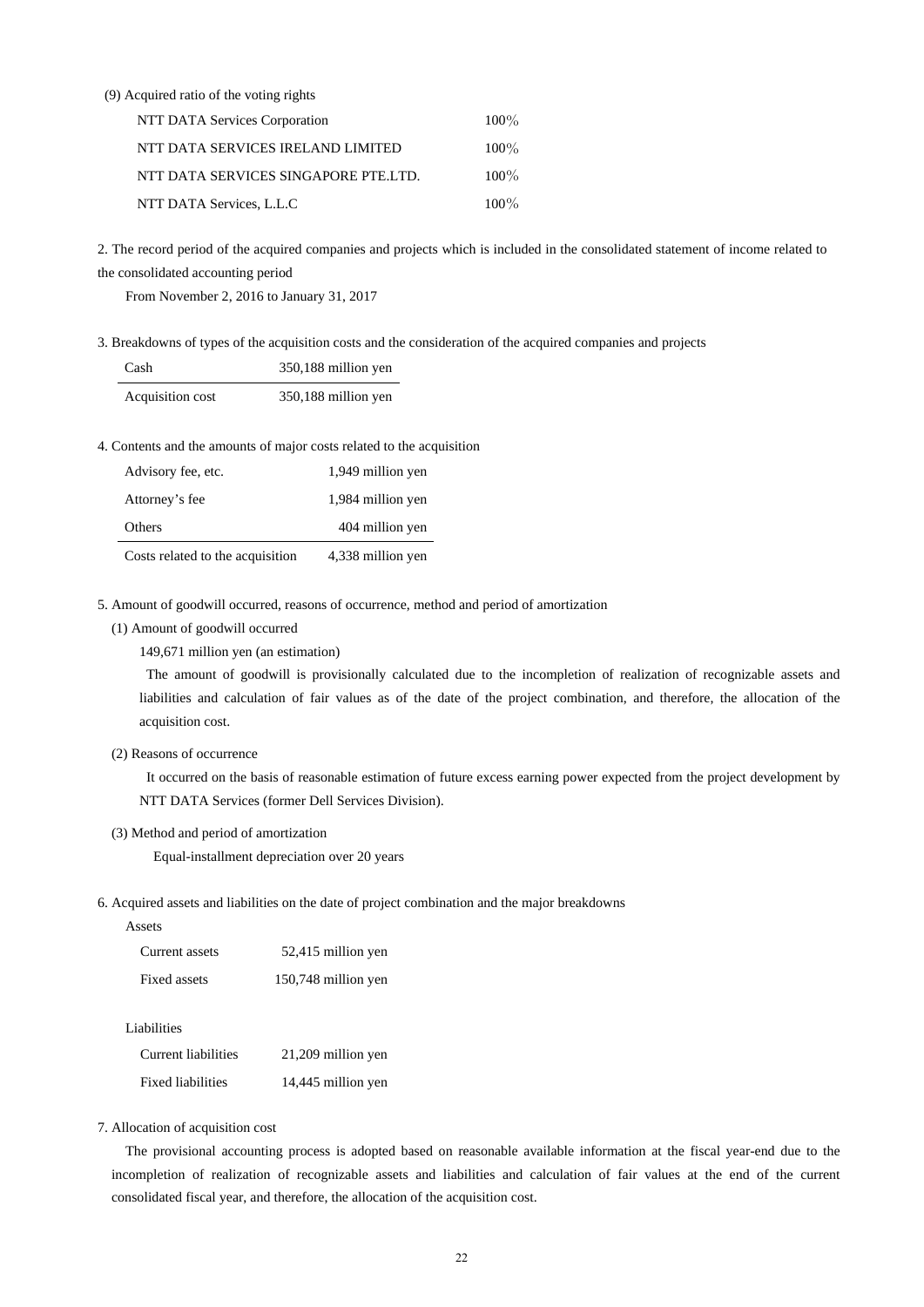8. Estimated amount and the method of calculation of the impact on the consolidated statement of income for the current consolidated fiscal year, should the project combination be completed on the start day of the consolidated fiscal year.

| Sales                       | 224,978 million yen |
|-----------------------------|---------------------|
| Net profit before tax, etc. | 13,134 million yen  |

#### (Calculation method of the estimated amount)

The estimated amount of the impact is the difference between the sales amount, profit and loss calculated on the supposition which the project combination was completed on the start day of the consolidated fiscal year and the sales amount, profit and loss on the Company's consolidated financial statements. The audit certification has not been acquired for this estimated amount.

#### (Notes to Rental Real Estate)

The Company and some of our consolidated subsidiaries hold office buildings (including land) for rent in Tokyo and other areas. Leasing and gain or loss on sales related to the real estate for lease assets in the current consolidated fiscal year was 113 million yen (mainly leasing profit and expenses are recorded in consolidated net sales and cost of goods sold, respectively).

The amount of the real estate for lease assets recorded in the consolidated balance sheet, the amount of change during the period, and fair values are as follows.

(Unit: million yen)

| Amount recorded in the consolidated balance sheet |                          |                | Fair value at the end of the |  |
|---------------------------------------------------|--------------------------|----------------|------------------------------|--|
| Beginning balance                                 | Change during the period | Ending balance | period                       |  |
| 27.844                                            | 1,236)                   | 26,608         | 64,864                       |  |

(Note 1) Amount recorded in the consolidated balance sheet refers to an amount with the amount of accumulated depreciation deducted from the acquisition cost.

(Note 2) Change during the period mainly includes the depreciation (- 1,179 million yen).

(Note 3) Fair value at the end of the period mainly includes the amount calculated by the Company based on "The Real Estate Appraisal Standards" (including the amount calculated and adjusted by the Company using indexes).

(Note to the Per-Share Information)

| 1. Net assets per share | 2,847.42 yen |
|-------------------------|--------------|
| 2. Net income per share | 234.18 yen   |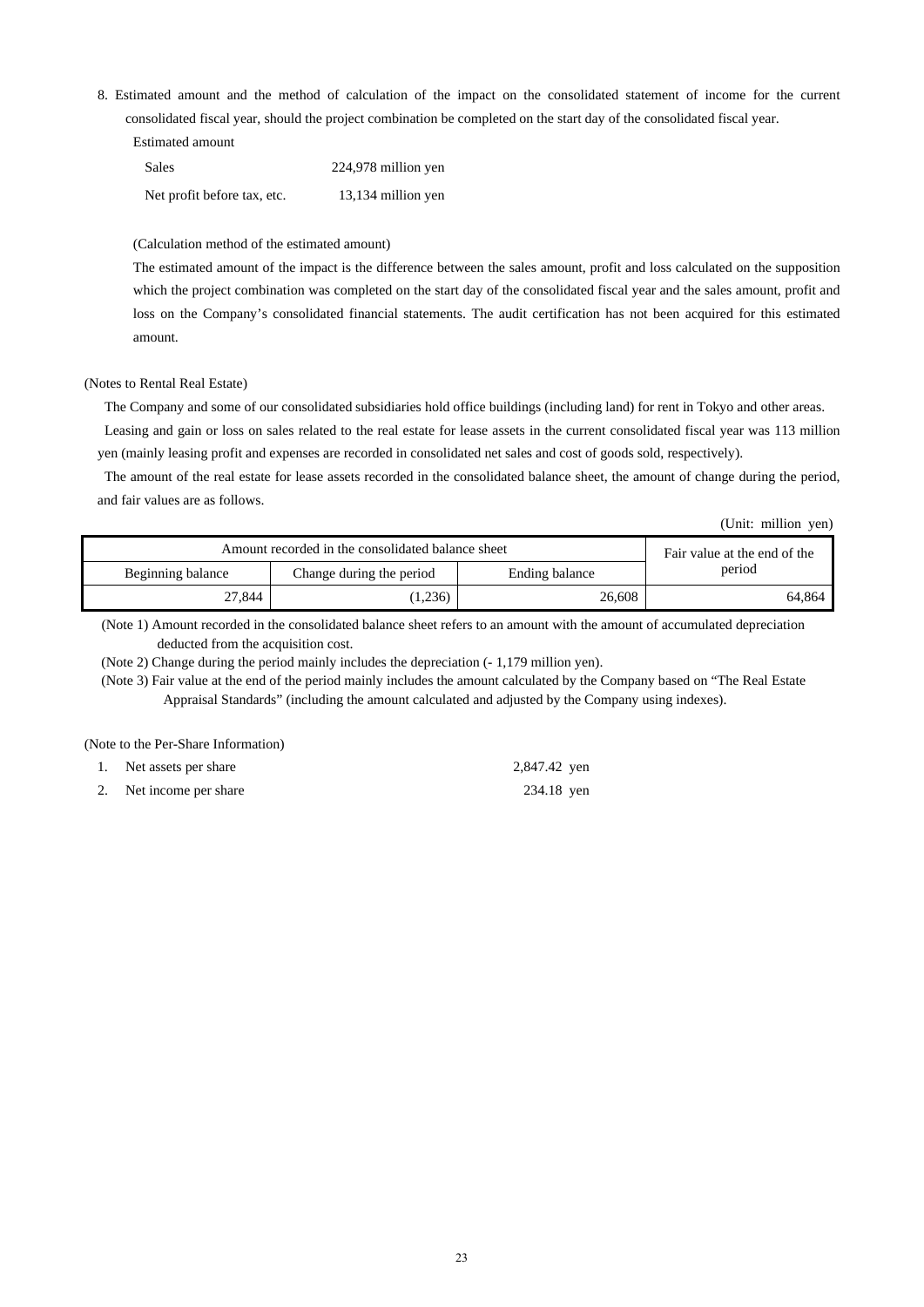## Non-Consolidated Statements of Shareholders' Equity 29thFY (FY ended 31, March 2017)

|                                                            | Net assets           |                             |                               |                               |          |                                          |          |                                      |                                             |        |          |
|------------------------------------------------------------|----------------------|-----------------------------|-------------------------------|-------------------------------|----------|------------------------------------------|----------|--------------------------------------|---------------------------------------------|--------|----------|
|                                                            | Shareholders' equity |                             |                               |                               |          | Valuation and translation<br>adjustments |          |                                      |                                             |        |          |
|                                                            | Capital<br>stock     | Capital<br>surplus          |                               | Retained earnings             |          |                                          |          | Valuation<br>difference on           | Deferred<br>gains or<br>losses<br>on hedges |        | Total    |
|                                                            |                      | Legal<br>capital<br>surplus | Legal<br>retained<br>earnings | Other<br>retained<br>earnings | Total    | Treasury<br>shares                       | Total    | available-<br>for-sale<br>securities |                                             | Total  |          |
| Balance at beginning of<br>current period                  | 142,520              | 139,300                     | 2,287                         | 445,368                       | 447,656  | (0)                                      | 729,476  | 32,007                               | (7,208)                                     | 24,798 | 754,274  |
| Cumulative effects of<br>changes in accounting<br>policies |                      |                             |                               | 275                           | 275      |                                          | 275      |                                      |                                             |        | 275      |
| <b>Restated balance</b>                                    | 142,520              | 139,300                     | 2,287                         | 445.644                       | 447.931  | (0)                                      | 729,751  | 32,007                               | (7,208)                                     | 24,798 | 754,549  |
| Changes of items during period                             |                      |                             |                               |                               |          |                                          |          |                                      |                                             |        |          |
| Dividends of surplus (Note 1)                              |                      |                             |                               | (11,219)                      | (11,219) |                                          | (11,219) |                                      |                                             |        | (11,219) |
| Dividends of surplus (Note 2)                              |                      |                             |                               | (9,817)                       | (9,817)  |                                          | (9,817)  |                                      |                                             |        | (9, 817) |
| Net income                                                 |                      |                             |                               | 74,513                        | 74,513   |                                          | 74,513   |                                      |                                             |        | 74,513   |
| Net changes of items other<br>than shareholders' equity    |                      |                             |                               |                               |          |                                          |          | 7,512                                | 7,096                                       | 14,609 | 14,609   |
| Total changes of<br>items during period                    | -                    | -                           |                               | 53,476                        | 53,476   | -                                        | 53,476   | 7,512                                | 7,096                                       | 14,609 | 68,085   |
| Balance at end of<br>current period                        | 142,520              | 139,300                     | 2,287                         | 499,120                       | 501,408  | (0)                                      | 783,227  | 39,519                               | (112)                                       | 39,407 | 822,635  |

Breakdown of Other Retained Earnings

|                                                            | Other retained earnings             |                             |                 |                                      |          |  |
|------------------------------------------------------------|-------------------------------------|-----------------------------|-----------------|--------------------------------------|----------|--|
|                                                            | Reserve for special<br>depreciation | Reserve for reduction entry | General reserve | Retained earnings brought<br>forward | Total    |  |
| Balance at beginning of<br>current period                  | 98                                  | 233                         | 288,000         | 157,037                              | 445,368  |  |
| Cumulative effects of<br>changes in accounting<br>policies |                                     |                             |                 | 275                                  | 275      |  |
| <b>Restated balance</b>                                    | 98                                  | 233                         | 288,000         | 157,312                              | 445,644  |  |
| Changes of items during period                             |                                     |                             |                 |                                      |          |  |
| Dividends of surplus(Note1)                                |                                     |                             |                 | (11,219)                             | (11,219) |  |
| Dividends of surplus(Note2)                                |                                     |                             |                 | (9,817)                              | (9, 817) |  |
| Reversal of reserve<br>for special depreciation            | (33)                                |                             |                 | 33                                   |          |  |
| Reversal of reserve<br>for reduction entry                 |                                     | (66)                        |                 | 66                                   |          |  |
| Net income                                                 |                                     |                             |                 | 74,513                               | 74,513   |  |
| Total changes of<br>items during period                    | (33)                                | (66)                        | -               | 53,576                               | 53,476   |  |
| Balance at end of<br>current period                        | 64                                  | 166                         | 288,000         | 210,888                              | 499,120  |  |

Notes:

1. This is the item of appropriation of retained earnings resolved at the ordinary general meeting of shareholders held in June 2016.

2. This is the item resolved at the meeting of the Board of Directors held in November 2016.

3. Amounts less than one million yen are rounded down.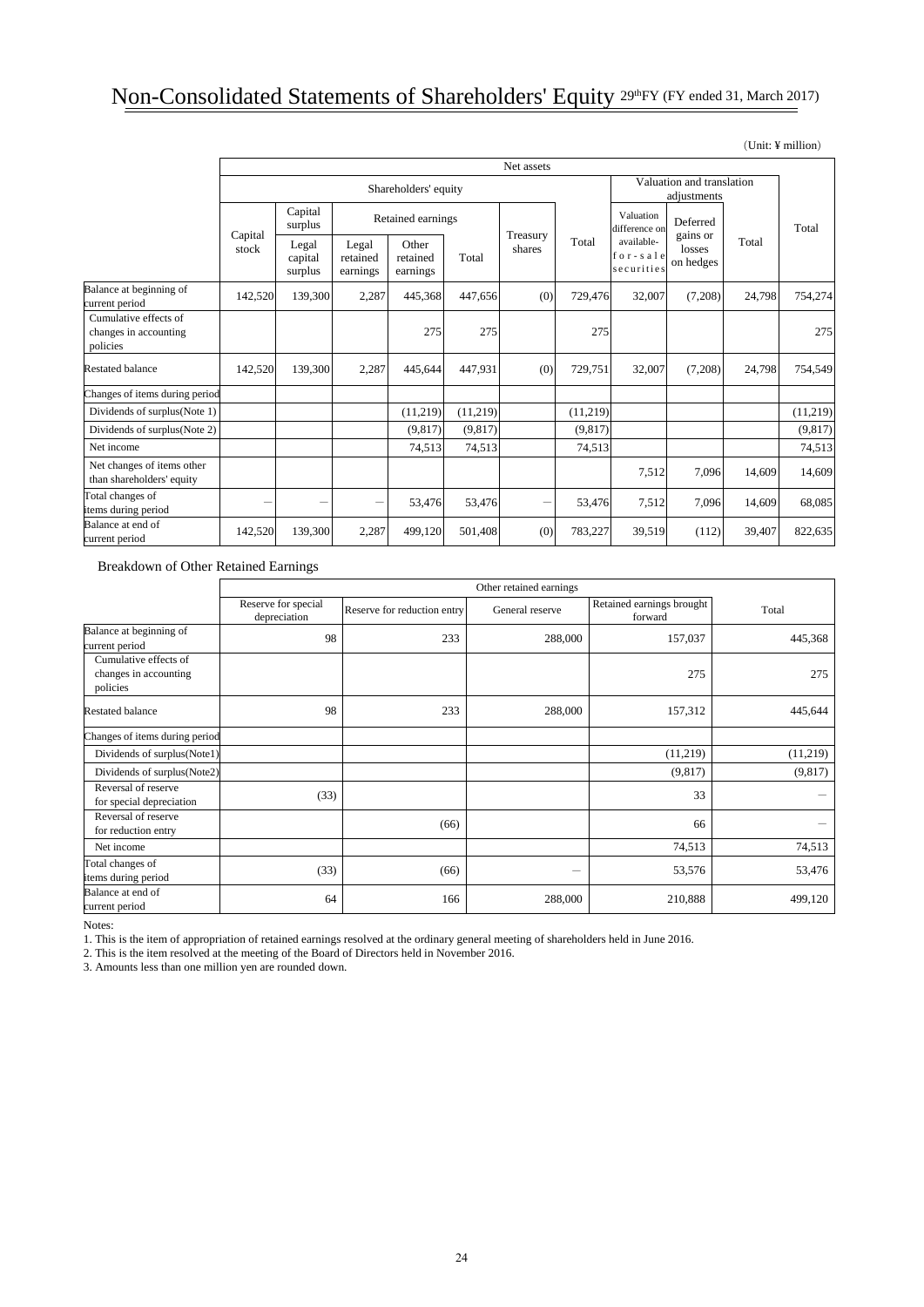#### Notes to Non-Consolidated Financial Statements

#### (Matters related to important accounting policy)

1. Basis and method of valuation of securities

Held-to-maturity debt bonds: amortized cost method is used.

Shares of subsidiaries and affiliates: the cost method based on the moving average method is used.

Other securities:

(1) Those with fair value:

The fair value method based on the fair market value, etc. at the end of the fiscal year is used (valuation difference is recognized directly as net assets in full and the cost of securities sold is calculated using the moving average method).

(2) Those without fair value:

The cost method based on the moving average method is used.

2. Basis and method of valuation of inventories

Work in progress: At cost based on the specific identification method (the balance sheet amount is calculated at the lowered book values reflecting a potential decline)

Stores: At cost based on the first-in-first-out method (the balance sheet amount is calculated at the lowered book values reflecting a potential decline)

#### 3. Method of depreciation of fixed assets

(1) Property, plant and equipment (excluding lease assets)

The straight-line method is applied.

- (2) Intangible fixed assets (excluding lease assets)
	- The straight-line method is applied for intangible fixed assets (excluding software).

The depreciation methods for software are as follows:

1) Marketable software:

Comparing the depreciated amount based on the estimated sales revenue over the estimated sales period (within 3 years) and an equal distribution amount based on the length of the remaining period available for sale, the larger one is presented.

2) Software for internal use:

Depreciated using the straight-line method based on its estimated usable period in the Company (within 5 years).

However, among software for service provision purposes, for data communication service software based on a contract with specific customers, the equal installment method is used over the contracted fee payment period.

- (3) Lease assets
	- a. Tangible lease assets

For the leased assets related to finance lease transactions without the transfer of ownership, mainly the straight-line method of computing depreciation costs assuming the lease term is its useful life and the residual value of 0 is applied.

b. Intangible lease assets

The straight-line method is used.

- 4. Valuation basis for superior allowances
- (1) Allowance for doubtful receivables

In order to provide for possible losses due to the uncollectibility of general account receivables, such an allowance is calculated based on historical collection losses. There is an allowance for specific account receivables such as doubtful accounts receivables, a case-by-case review for collectability is conducted and an estimation of the uncollectible amount is booked.

(2) Allowance for losses on contracts

In order to provide for possible future losses related to contracts of orders on hand at the end of the current fiscal year, those with a high probability of generating losses and where it is possible to reasonably estimate the amount of such losses, the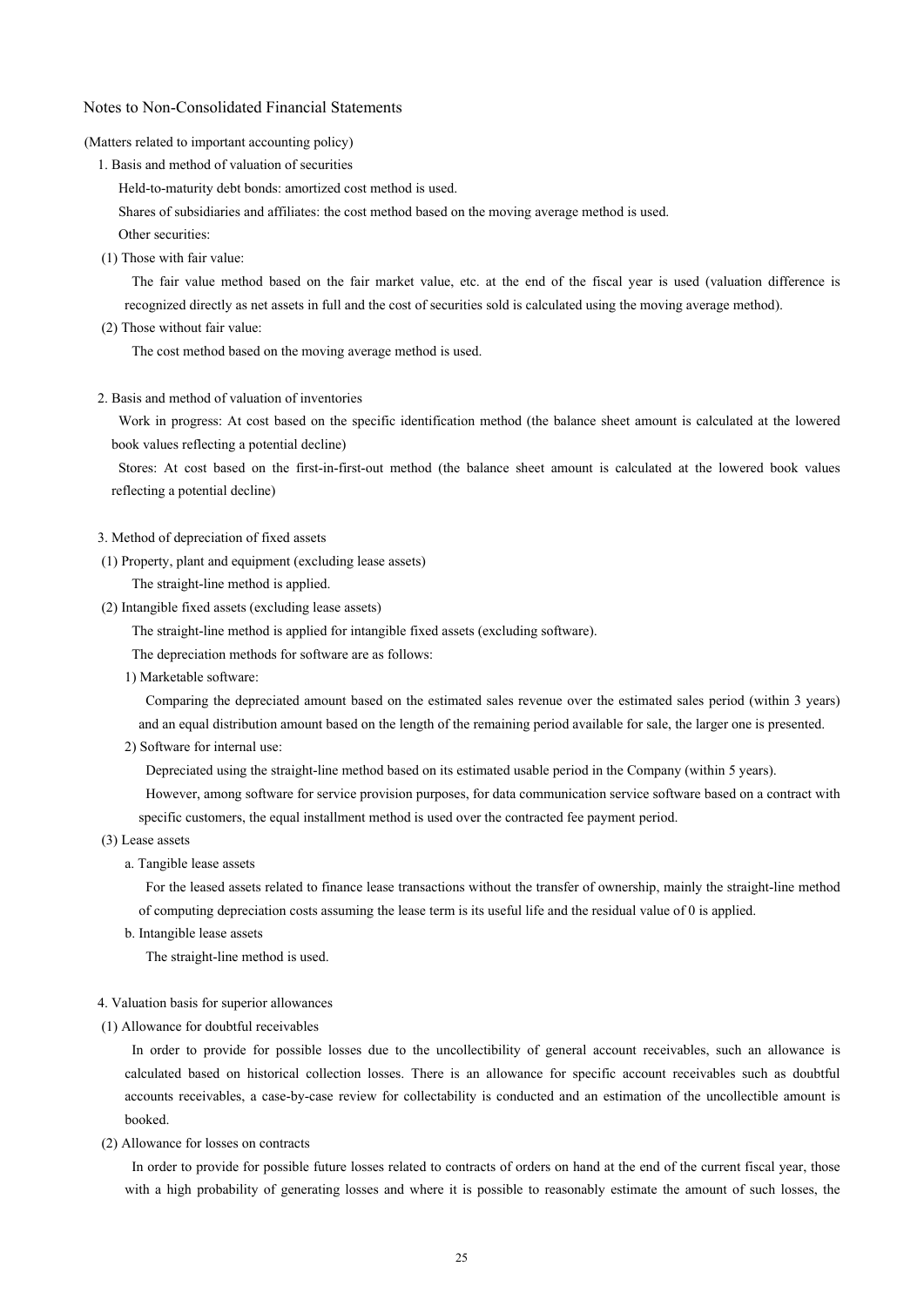estimated amount of losses to be incurred in the future is provided as an allowance for losses on contracts and presented by offsetting with corresponding work in progress.

(3) Allowance for retirement benefits

The Company books the necessary amount for a year-end payment based on the estimated amount of retirement benefit obligations and the pension assets at the end of the current fiscal year to appropriate the payment for retirement benefit for our employees.

1) Period allocation of projected retirement benefits to be incurred

In calculating the retirement benefit obligations, a method based on the benefit formula is used to allocate the projected retirement benefits to the year of service up to the end of the fiscal year under review.

2) The recognition method for actuarial differences, and prior service cost

The actuarial gains and losses are mainly recognized in the expenses of the proportionally divided amount calculated by the straight-line method over a period of the average remaining service years of employees at the time of recognition of each fiscal year, commencing with the year following their fiscal year.

The prior service cost is mainly recognized in expenses by the straight-line method over the average remaining service years of employees at the time of recognition of each fiscal year.

#### 5. Valuation basis for superior revenues and expenses

(1) Valuation basis for contract revenue and the cost of completed work

The percentage-of-completion method has been applied for construction work for which the completion of a certain percentage of the entire work by the date of current consolidated fiscal year end is clearly recognizable (the percentage of completion is estimated by the cost proportion method) and the completed-contract method has been applied for other contracts.

(2) Valuation basis for revenues and expenses related to finance lease transactions

Revenues and expenses related to finance lease transactions are accounted for by a method in which sales and the cost of sales are booked when lease expenses are acquired.

#### 6. Method of hedge accounting

Deferred hedge accounting is applied.

However, with regard to foreign currency monetary receivables and payables with forward exchange contracts, designated hedge accounting ("firiate-shori") is applied.

Among the interest-rate swap transactions, for the transactions which meet the requirements for exceptional accounting ("tokurei-shori"), exceptional accounting is applied.

### 7. Accounting for consumption tax, etc.

Consumption tax, etc. are accounted for by the tax-excluded method.

#### 8. Accounting method related to retirement benefits

In the financial statements, unrecognized actuarial gains and losses and unprocessed amount of unrecognized prior services cost in the balance sheet are processed differently from the consolidated financial statements. In the non-consolidated balance sheet, the amount for which unrecognized actuarial gains and losses and unprocessed amount of unrecognized prior services cost is added or deducted from the retirement benefit obligation, and the amount of pension asset is deducted, is presented as the allowance for retirement benefit.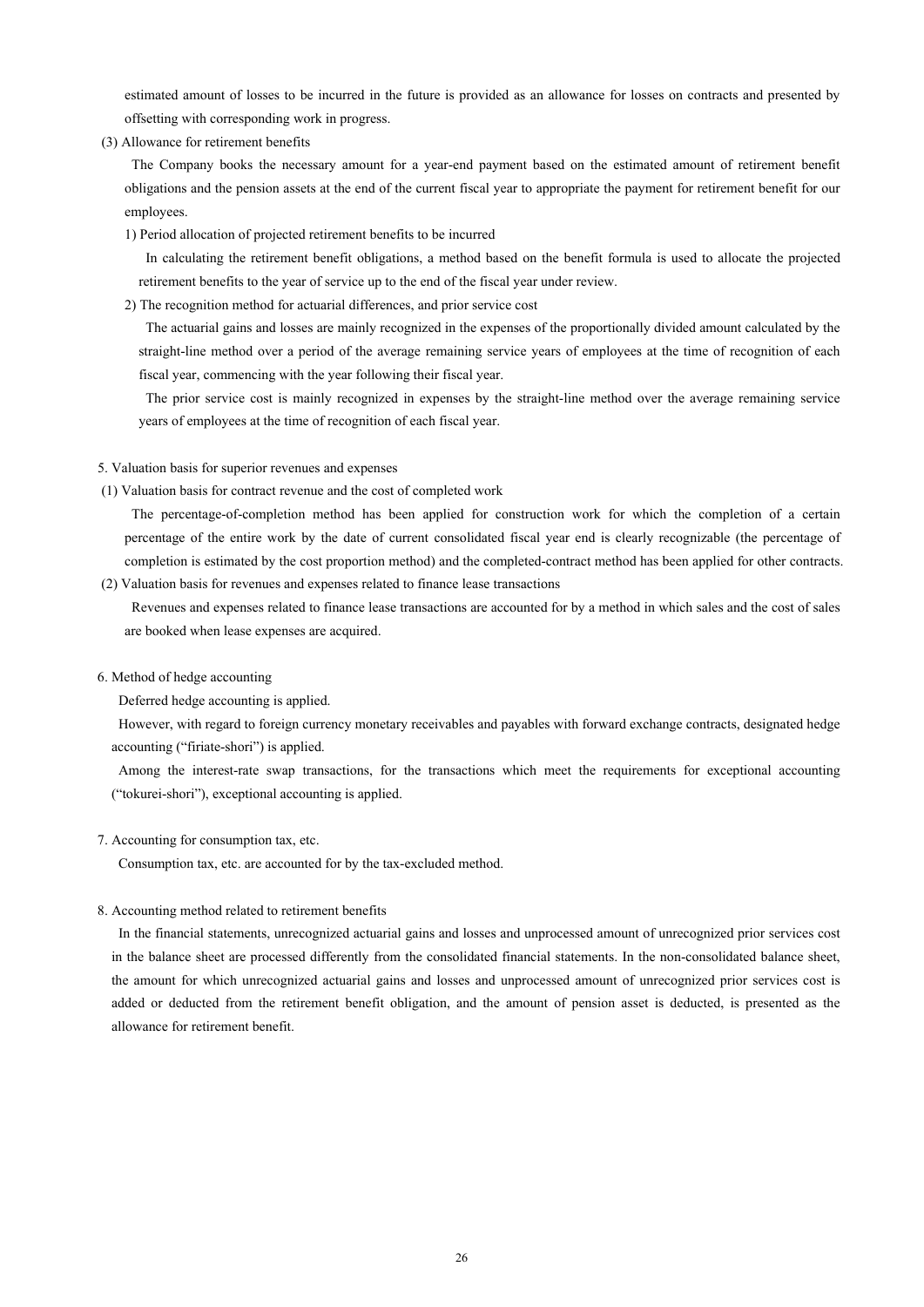(Changes in Accounting Policy)

(1) Changes in Accounting Policy

(Application of Implementation Guidance on Recoverability of Deferred Tax Assets)

Implementation Guidance on Recoverability of Deferred Tax Assets (Accounting Standards Board of Japan (ASBJ) Guidance No. 26 dated March 28, 2016; hereinafter referred to as "Implementation Guidance on Recoverability") has been applied since the current fiscal year and some of the accounting methods concerning the recoverability of deferred tax assets have been revised.

Application of Implementation Guidance on Recoverability is based on transitional handling specified in Item 49 (4) of the Implementation Guidance on Recoverability; the difference between the amount of deferred tax assets and deferred tax liabilities prescribed by the regulations in Item 49 (3) 1 to 3 of the Implementation Guidance on Recoverability at the beginning of the current fiscal year, and the amount of deferred tax assets and deferred tax liabilities at the end of the previous fiscal year is added to the retained earnings at the beginning of the current fiscal year.

The impact on the retained earnings and deferred tax assets at the beginning of the current fiscal year due to this change is minor.

(2) Change of accounting policy which is difficult to distinguish from a change of accounting estimate

(Change in depreciation method of tangible fixed assets)

NTT DATA Corporation, the company submitting financial statements, had mainly applied the declining-balance method; however, since the current fiscal year, we have changed it to the straight-line method.

The Company has conducted research on the use of tangible fixed assets from the viewpoint of accounting policy integration in our active global development based on the Medium-term Management Strategy starting the current fiscal year; stable use of hardware for service providing, such as the provision of a combination service with software, etc.

Therefore, we have judged that the depreciation method to equally allocate cost over useful lives more appropriately shows the reality of use of the above fixed assets, and applied the straight-line method from the current fiscal year.

Additionally, useful lives have been reviewed along with the change of the depreciation method of the tangible fixed assets and, for a part of the tangible fixed assets, the useful lives have been revised.

The impact on the adjusted consolidated operating income, ordinary income and net income before tax in the current fiscal year due to the above change is minor.

#### (Changes in the Manner of Presentation)

(Matters related to the balance sheet)

The account item "Lease and guarantee deposits," which was classified in Investments and other assets for the previous fiscal year, has become less superior in its amount and is therefore included in "Others" from the current fiscal year.

In addition, 25,135 million yen presented as "Others" of Investments and other assets for the previous fiscal year includes "Lease and guarantee deposits," 9,393 million yen.

#### (Matters related to the income statement)

The account item "Gain on sales of subsidiaries' and affiliates' stocks," which was included in "Others" of Non- Adjusted Consolidated Operating Income for the previous fiscal year, has become superior in its amount and is therefore classified and reported separately from the current fiscal year.

In addition, 1,812 million yen presented as "Others" of Non-Adjusted Consolidated Operating Income for the previous fiscal year has been restated as "Gain on sales of subsidiaries' and affiliates' stocks," 81 million yen and "Others," 1,731 million yen.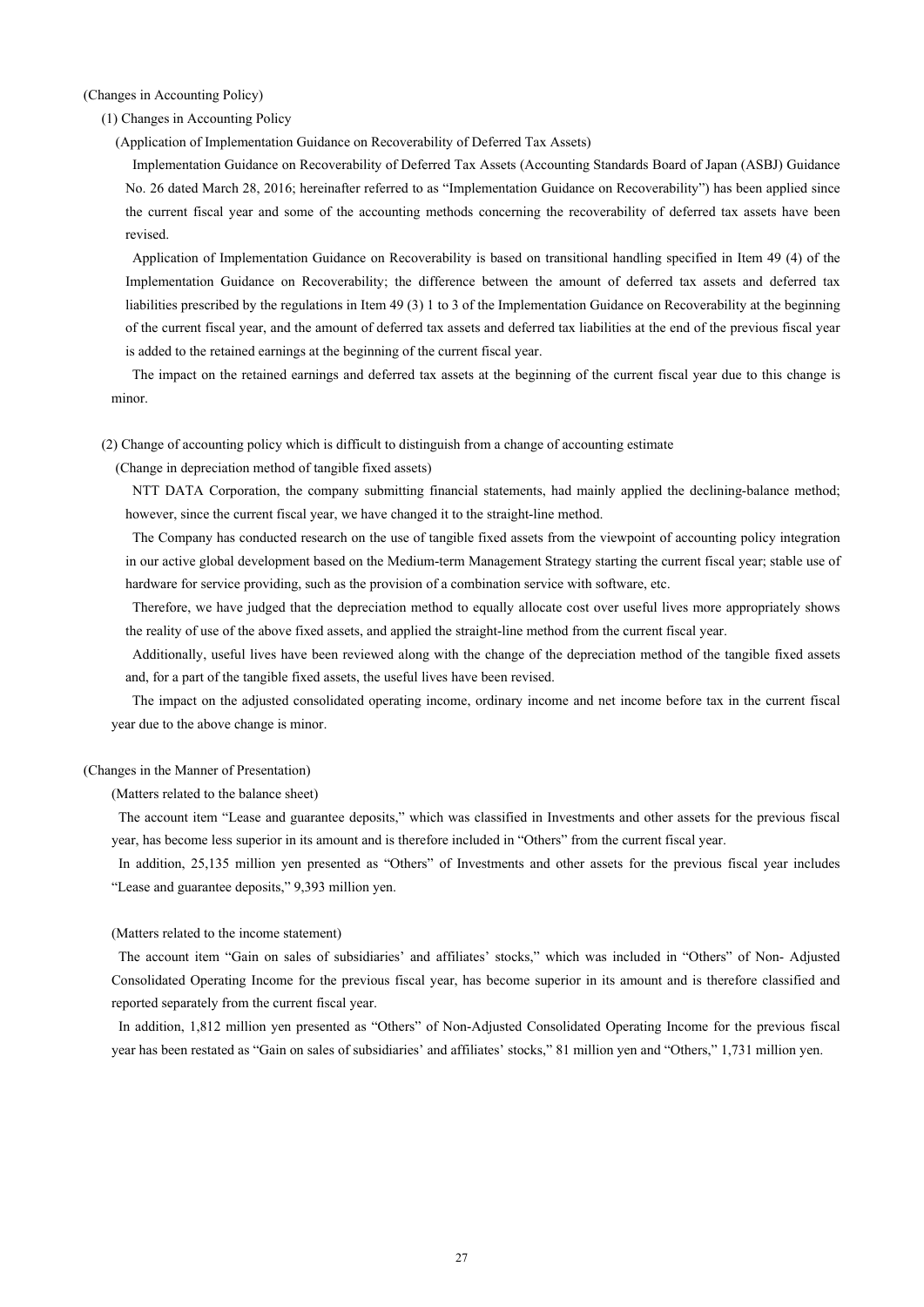## (Notes to the Balance Sheet)

| 1. Breakdown of inventories                                                                        |                     |
|----------------------------------------------------------------------------------------------------|---------------------|
| Merchandise                                                                                        | 1,568 million yen   |
| Work in progress                                                                                   | 18,179 million yen  |
| Supplies                                                                                           | 914 million yen     |
|                                                                                                    |                     |
| 2. Assets offered as security and liabilities related to security                                  |                     |
| (1) Assets offered as security                                                                     |                     |
| Notes receivable and accounts receivable                                                           | 17 million yen      |
| Investment securities                                                                              | 270 million yen     |
| Stocks of subsidiaries and affiliates                                                              | 12 million yen      |
| Other current, current assets (short-term loans receivable                                         | 3 million yen       |
| from subsidiaries and affiliates)                                                                  |                     |
| Long-term loans receivable                                                                         | 540 million yen     |
| Long-term loans receivable from subsidiaries and affiliates                                        | 43 million yen      |
| (2) Secured liabilities                                                                            |                     |
| Long-term borrowings of subsidiaries                                                               | 1,309 million yen   |
| (including those repayable within one year)                                                        |                     |
|                                                                                                    |                     |
| Accumulated depreciation of tangible fixed assets<br>3.                                            | 466,940 million yen |
| 4. Guarantee obligation                                                                            |                     |
| Performance warranties for system development/operation contracts                                  |                     |
| NTT DATA Services, L.L.C                                                                           | 153,040 million yen |
|                                                                                                    |                     |
| NTT DATA Payment Services Victoria Pty Ltd.                                                        | 69,844 million yen  |
| Others                                                                                             | 7,412 million yen   |
|                                                                                                    |                     |
| 5. Monetary claims/liabilities against affiliated companies (excluding those presented separately) |                     |

| Short-term monetary claims      | 55,577 million yen    |
|---------------------------------|-----------------------|
| Short-term monetary liabilities | $122,026$ million yen |
| Long-term monetary liabilities  | 6,534 million yen     |

6. In inventories related to construction for which potential losses are expected, the amount is presented by offsetting with the corresponding allowance for losses on contracts (9,850 million yen [all of them are an allowance for losses on contracts related to work in progress]).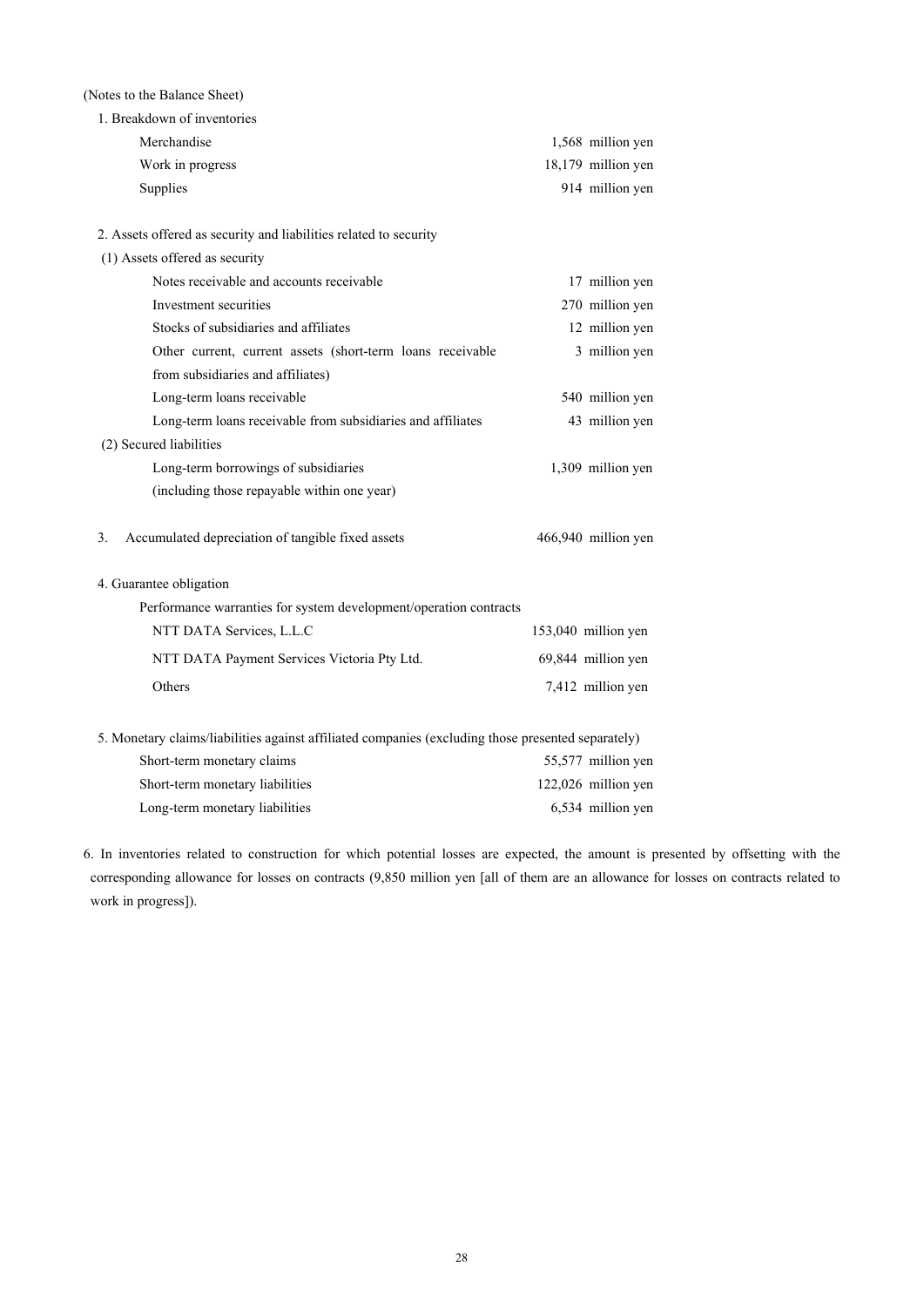(Notes to the Income Statement)

1. Transactions with subsidiaries and affiliated companies

| Consolidated net sales                       | 13,882 million yen    |
|----------------------------------------------|-----------------------|
| Cost of sales, etc.                          | $236,126$ million yen |
| Selling, general and administrative expenses | 31,460 million yen    |
| Non-trade transactions                       | 9,531 million yen     |
|                                              |                       |

- 2. Transfer to allowance for loss on contracts included in cost of sales 3,568 million yen
- 3. As for impairment losses of fixed assets under extraordinary losses, mainly due to the superior deterioration of the profitability of the assets used by the Public & Social Infrastructure Segment, the Company can no longer expect to collect the investment amounts, so the Company decided to apply impairment accounting and reduced the book values of such assets to the future collectible level and the reduced amount is presented.

Breakdowns of impairment losses of fixed assets are 1,050 million yen for software, 168 million yen for data communication facilities.

The asset grouping was made mainly based on a minimum unit which can be united and function as a system.

The collectible amounts of the asset group are calculated based on values in use, and the discount rate used for such calculation is 5%.

4. Loss on restructuring of subsidiaries and affiliates under extraordinary losses are costs incurred during the integration and restructuring of group companies in the Global Segment: consulting fee, etc. for the integration.

(Notes to the Statement of Shareholders' Equity)

1. Class and number of treasury stock at the current fiscal year-end Common stock 99 shares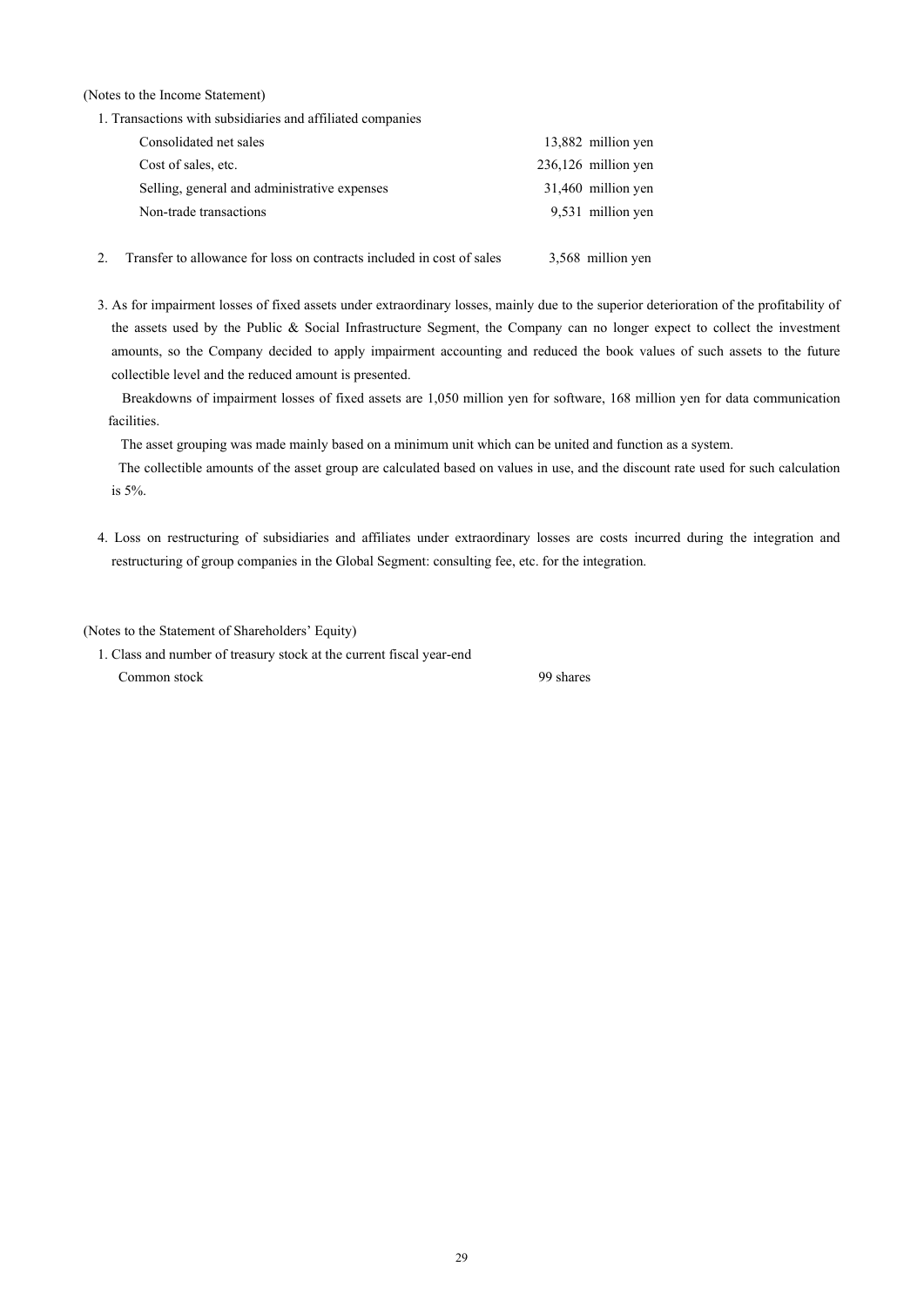(Notes to Tax impact Accounting)

1. Breakdown of deferred income taxes and liabilities by major cause

| Deferred income taxes                                           |                         |
|-----------------------------------------------------------------|-------------------------|
| Provision for retirement benefits                               | 25,501 million yen      |
| Accounts receivable                                             | 12,392 million yen      |
| Depreciation in excess of limit                                 | 10,854 million yen      |
| Long-term borrowings (Repurchase of noncurrent assets)          | 2,533 million yen       |
| Adjustment to the percentage-of-completion method               | 2,751 million yen       |
| Others                                                          | 15,635 million yen      |
| Deferred income taxes subtotal                                  | 69,667 million yen      |
| Valuation allowance                                             | $(8,515)$ million yen   |
| Total deferred income taxes                                     | 61,152 million yen      |
| Deferred tax liabilities                                        |                         |
| Valuation difference on available-for-sale securities           | $(17,429)$ million yen  |
| Fixed assets                                                    | $(13, 413)$ million yen |
| Difference on book value of affiliates' shares by restructuring | $(3,400)$ million yen   |
| Others                                                          | $(4,188)$ million yen   |
| Total deferred tax liabilities                                  | $(38, 431)$ million yen |
| Net deferred income taxes                                       | 22,720 million yen      |

2. Breakdown of major items which caused differences between the statutory effective tax rate and the income tax and other burden rates after tax impact accounting

| Statutory effective tax rate                                  | 30.86%     |
|---------------------------------------------------------------|------------|
| (Adjustments)                                                 |            |
| Entertainment and other expenses which are permanently        | $0.33\%$   |
| nondeductible                                                 |            |
| Dividends income                                              | $(2.44)\%$ |
| Per-capita inhabitant tax                                     | $0.08\%$   |
| Tax credit by R&D tax reduction                               | $(0.69)\%$ |
| Valuation allowance increase/(decrease)                       | $1.41\%$   |
| Others                                                        | $(0.84)\%$ |
| Income tax and other burden rates after tax impact accounting | 28.71%     |

(Notes to Related-Party Transactions)

Directors and Principal Individual Shareholders, etc.

|         |                                                   | $%$ of held<br>Common | Relationship between<br>the related parties |                                                                                  |                                               |                                             |          | Year-end                                                |                                                    |       |                             |
|---------|---------------------------------------------------|-----------------------|---------------------------------------------|----------------------------------------------------------------------------------|-----------------------------------------------|---------------------------------------------|----------|---------------------------------------------------------|----------------------------------------------------|-------|-----------------------------|
|         | Name of<br>Attribute the related Address<br>party |                       | stock<br>(million)<br>yen)                  | Type of<br>project                                                               | voting rights, Additional<br>etc.,<br>(owned) | posts held Operating<br>by the<br>directors | relation | Transaction<br>details                                  | Transaction<br>amount Account<br>(million)<br>yen) | items | balance<br>(million<br>yen) |
| Officer | Toshio                                            |                       |                                             | President and<br><b>Chief Executive</b><br>Officer of<br>NTT DATA<br>Corporation | (owned)<br>Direct $0.0$                       |                                             |          | Project rental<br>income and<br>other project<br>income | 28                                                 |       |                             |
|         | Iwamoto                                           |                       |                                             | Chairman of the<br>Japan Electronic<br>Payment Promotion<br>rganization          |                                               |                                             |          | of<br>Payment<br>annual fees                            |                                                    |       |                             |

(Note) 1. Transaction amounts do not include consumption taxes, etc.

(Note) 2. The terms and conditions of the transactions above and the determination policies for such conditions are the same as those for other project partners.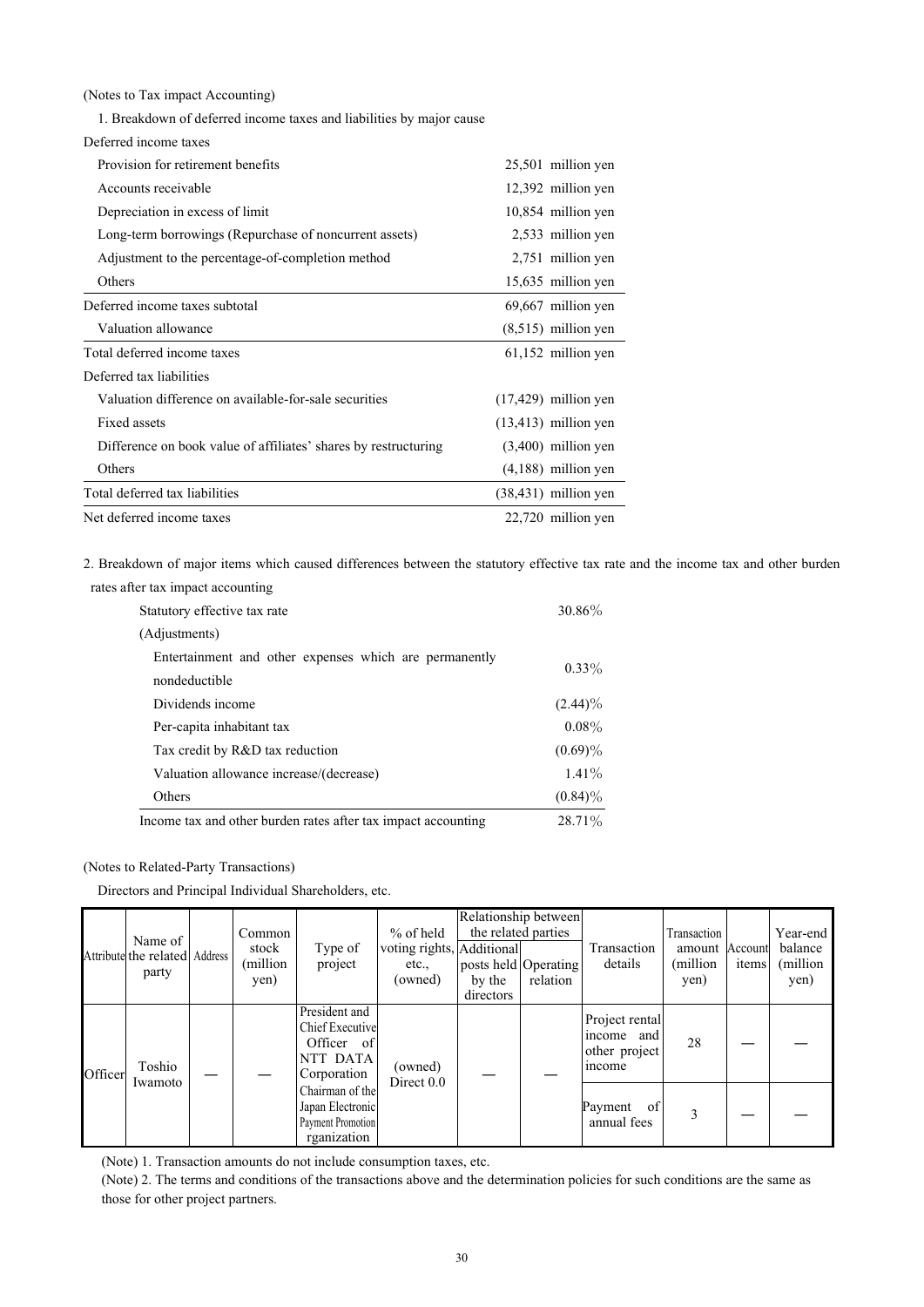## Affiliated companies, etc.

| Attribute             | Company name                                                                     | $%$ of held<br>voting rights,<br>etc., (owned)    | Relationship<br>between the<br>related parties                                          | Transaction<br>details                                                                      | Transaction<br>amount<br>(million yen) | Account item                                                         | Year-end<br>balance<br>(million yen) |
|-----------------------|----------------------------------------------------------------------------------|---------------------------------------------------|-----------------------------------------------------------------------------------------|---------------------------------------------------------------------------------------------|----------------------------------------|----------------------------------------------------------------------|--------------------------------------|
|                       | NTT DATA, Inc.                                                                   | (Held)<br>Indirect 100.0                          | Entering into<br>contract of                                                            | Lending of<br>funds                                                                         | 7,758                                  | Other current<br>assets, current<br>assets<br>(short-term            | 35,791                               |
|                       |                                                                                  | (Owned)<br>Direct 0.0                             | term loan                                                                               | Repayment<br>of funds                                                                       | 6,795                                  | loans receivable<br>from<br>subsidiaries and<br>affiliates)          |                                      |
| Affiliated<br>company | <b>EVERIS</b><br>PARTICIPACIONES,<br>S.L.U.                                      | (Held)<br>Direct 100.0<br>(Owned)<br>Direct 0.0   | Entering into<br>contract of<br>term loan                                               | Lending of<br>funds                                                                         | 8,136                                  | Long-term loans<br>receivable from<br>subsidiaries and<br>affiliates | 23,596                               |
|                       | NTT DATA EMEA                                                                    | (Held)<br>Direct 100.0                            | Entering into<br>contract of<br>term loan                                               | Lending of<br>funds                                                                         | 21,584                                 | Long-term loans<br>receivable from                                   | 20,818                               |
|                       | LTD.                                                                             | (Owned)<br>Direct 0.0                             |                                                                                         | Repayment<br>of funds                                                                       | 134                                    | subsidiaries and<br>affiliates                                       |                                      |
|                       | NTT Data<br>International L.L.C                                                  | (Held)<br>Direct 100.0<br>(Owned)<br>Direct 0.0   | Subscription of<br>this company's<br>capital increase                                   | Subscriptio<br>n of capital<br>increase<br>(Note 2)                                         | 333,595                                |                                                                      |                                      |
|                       | <b>NTT DATA</b><br>Services International<br>Holdings B.V.                       | (Held)<br>Direct 100.0<br>(Owned)<br>Direct 0.0   | Subscription of<br>this company's<br>capital increase                                   | Subscriptio<br>n of capital<br>increase<br>(Note 2)                                         | 30,029                                 |                                                                      |                                      |
|                       | (Held)<br>Indirect 100.0<br>NTT DATA<br>(Owned)<br>Services, L.L.C<br>Direct 0.0 |                                                   | Performance<br>warranties for<br>system<br>development/o<br>peration<br>contracts, etc. | Performanc<br>e warranties<br>for system<br>developmen<br>t/operation<br>contracts,<br>etc. | 153,040                                |                                                                      |                                      |
|                       | NTT DATA<br><b>Payment Services</b><br>Victoria Pty Ltd.                         | (Held)<br>Indirect 100.0<br>(Owned)<br>Direct 0.0 | Performance<br>warranties for<br>system<br>development/o<br>peration<br>contracts, etc. | Performanc<br>e warranties<br>for system<br>developmen<br>t/operation<br>contracts,<br>etc. | 69,844                                 |                                                                      |                                      |

(Note)1. With regard to the lending of funds, interest rates are determined rationally by taking industry interest rates into consideration. No collateral is obtained.

(Note)2. The capital increase was executed by the affiliate company.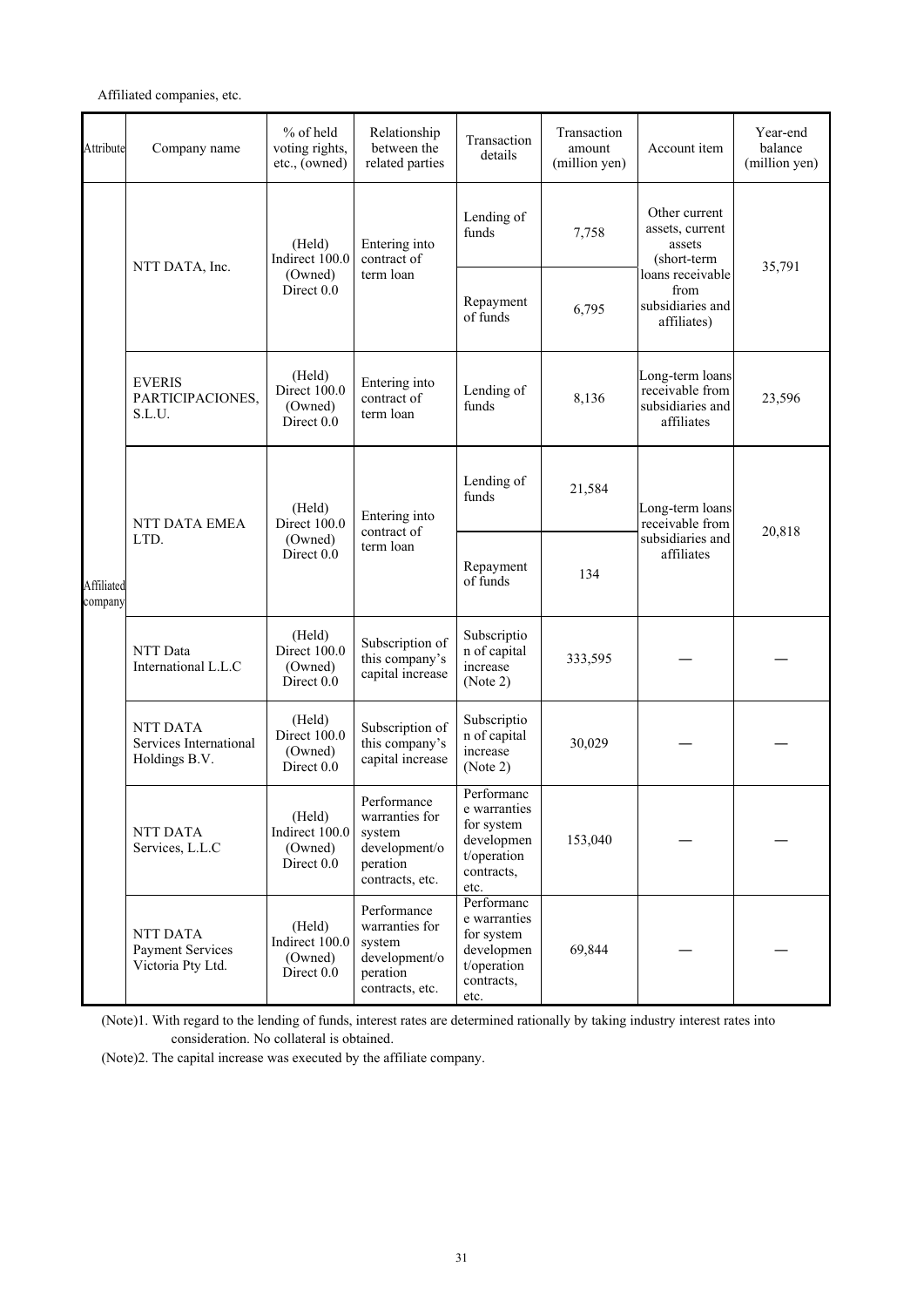## Group companies

| Attribute                          | Company name            | $%$ of held<br>voting rights,<br>etc., (owned)  | Relationship<br>between the<br>related parties | Transaction<br>details                               | Transaction<br>amount<br>(million yen) | Account item             | Year-end<br>balance<br>(million yen) |
|------------------------------------|-------------------------|-------------------------------------------------|------------------------------------------------|------------------------------------------------------|----------------------------------------|--------------------------|--------------------------------------|
|                                    |                         |                                                 | Transactions<br>among NTT<br>Group companies   | Transactions<br>among NTT<br>Group companies         | 45,248                                 | Accounts due             | 12,020                               |
| Subsidiary<br>of parent<br>company | NTT Finance Corporation | (Held)<br>Direct 3.1<br>(Owned)<br>Direct $0.0$ | Fund deposit, etc.                             | Fund deposit<br>(Note 3)                             | 114,277                                |                          | 55,808                               |
|                                    |                         |                                                 |                                                | Interest revenue<br>accompanying<br>the fund deposit | 18                                     | Deposits paid            |                                      |
|                                    |                         |                                                 |                                                | Fund<br>borrowing                                    | 40,000                                 | Long-term<br>borrowings  | 40,000                               |
|                                    |                         |                                                 | Fund borrowing                                 | Fund<br>borrowing<br>(Note 3)                        | 98,195                                 | Short-term<br>borrowings | 183,464                              |

(Note) 1. Transaction amounts do not include consumption taxes, but amounts of the year-end balance include them.

(Note) 2. The terms and conditions of the transactions above and the determination policies for such conditions are the same as those for other project partners.

(Note) 3. As the transaction amounts of fund deposits and borrowings, the average balances of the deposits paid and short-term borrowings are presented.

(Notes to the per-share information)

| Net asset per share     | 2,932.75 yen |
|-------------------------|--------------|
| 2. Net income per share | 265.65 yen   |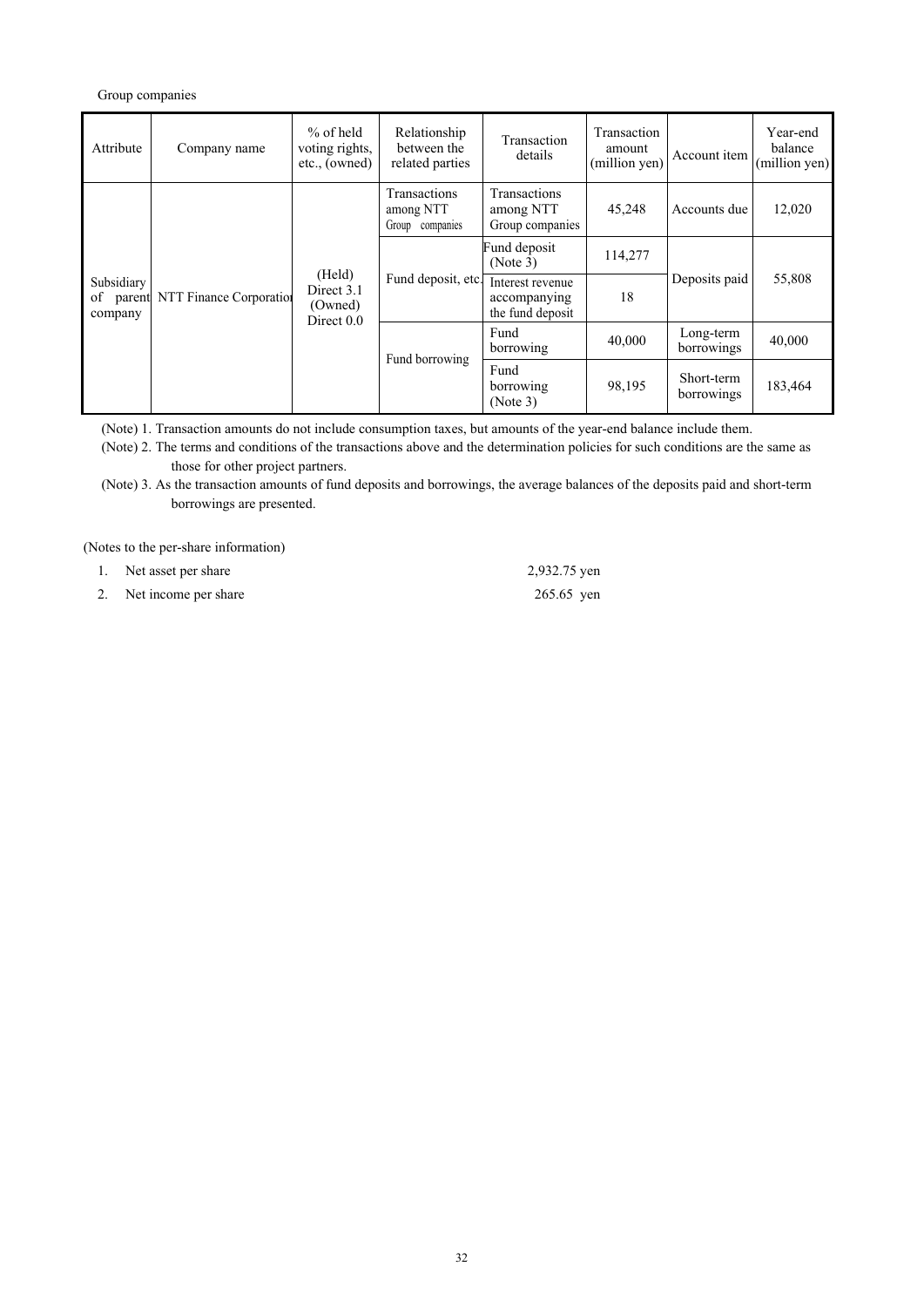## [Reference] Consolidated Statements of Income and Comprehensive Income

|                                                                                      |                          | $\langle$ UIIII: $\pm$ IIIIIIIIOII) |
|--------------------------------------------------------------------------------------|--------------------------|-------------------------------------|
|                                                                                      | 29 <sup>th</sup> FY      | 28 <sup>th</sup> FY                 |
|                                                                                      | $(2016/4/1 - 2017/3/31)$ | $(2015/4/1 - 2016/3/31)$            |
| Net sales                                                                            | 1,732,473                | 1,614,897                           |
| Cost of sales                                                                        | 1,293,600                | 1,216,795                           |
| Gross profit                                                                         | 438,872                  | 398,101                             |
| Selling, general and administrative expenses                                         | 321,763                  | 297,216                             |
| Operating income                                                                     | 117,109                  | 100,885                             |
| Non-operating income                                                                 | 7,542                    | 7,844                               |
| Non-operating expenses                                                               | 11,658                   | 10,571                              |
| Ordinary income                                                                      | 112,993                  | 98,158                              |
| Extraordinary income                                                                 | 18,325                   | 15,237                              |
| <b>Extraordinary losses</b>                                                          | 25,986                   | 5,607                               |
| Income before income taxes                                                           | 105,332                  | 107,789                             |
| Income taxes - current                                                               | 52,525                   | 46,925                              |
| Income taxes - deferred                                                              | (15,705)                 | (4,570)                             |
| Total income taxes                                                                   | 36,820                   | 42,354                              |
| Net income                                                                           | 68,512                   | 65,434                              |
| Net income (loss) attributable to non-<br>controlling interests                      | 2,825                    | 2,061                               |
| Net income attributable to owners of parent                                          | 65,686                   | 63,373                              |
| Other comprehensive income                                                           |                          |                                     |
| Valuation difference on available-for-sale<br>securities                             | 7,323                    | (14, 349)                           |
| Deferred gains or losses on hedges                                                   | 7,373                    | (8,186)                             |
| Foreign currency translation adjustment                                              | (12, 525)                | (25,975)                            |
| Remeasurements of defined benefit plans, net of<br>tax                               | 8,769                    | (29, 872)                           |
| Share of other comprehensive income of<br>entities accounted for using equity method | (243)                    | (208)                               |
| Other                                                                                | (213)                    | 480                                 |
| Total other comprehensive income                                                     | 10,485                   | (78, 110)                           |
| Comprehensive income                                                                 | 78,997                   | (12,676)                            |
| Comprehensive income attributable to                                                 |                          |                                     |
| Comprehensive income attributable to<br>owners of parent                             | 76,135                   | (13, 371)                           |
| Comprehensive income attributable to<br>non-controlling interests                    | 2,862                    | 695                                 |

 $(\text{Unit: } V \text{ million})$ 

Note: Amounts less than one million yen are rounded down.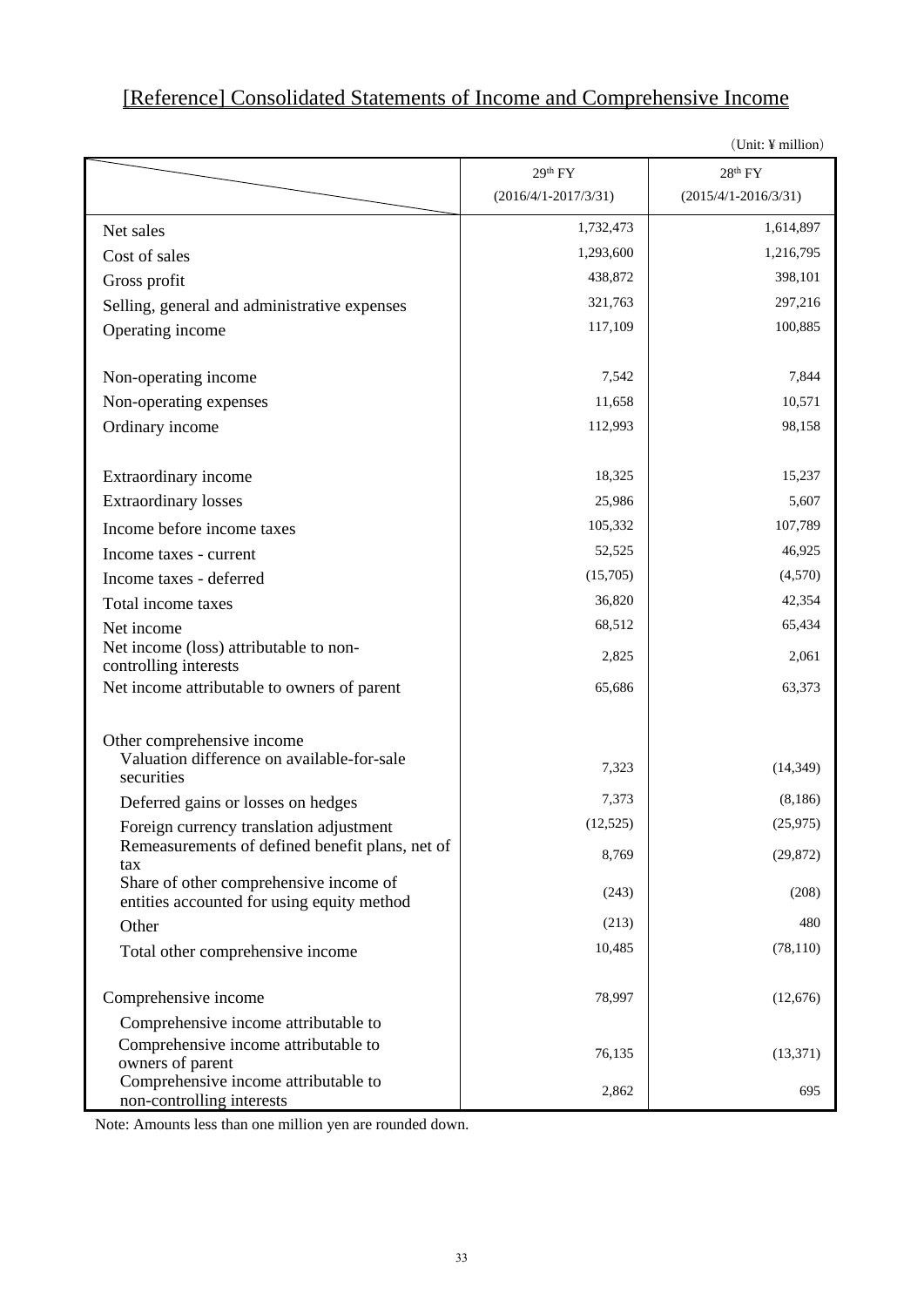# [Reference] Consolidated Statements of Cash Flows

|                                                                                               |                          | (Unit: ¥ million)        |
|-----------------------------------------------------------------------------------------------|--------------------------|--------------------------|
|                                                                                               | 29 <sup>th</sup> FY      | 28 <sup>th</sup> FY      |
|                                                                                               | $(2016/4/1 - 2017/3/31)$ | $(2015/4/1 - 2016/3/31)$ |
| Cash flows from operating activities                                                          |                          |                          |
| Income before income taxes                                                                    | 105,332                  | 107,789                  |
| Depreciation                                                                                  | 154,542                  | 147,961                  |
| Loss on retirement of non-current assets                                                      | 5,467                    | 7,250                    |
| Increase (decrease) in net defined benefit liability                                          | 21,801                   | 8,292                    |
| Interest expenses                                                                             | 5,372                    | 5,492                    |
| Impairment loss of noncurrent assets                                                          | 1,579                    | 1,620                    |
| Decrease (increase) in notes and accounts<br>receivable - trade                               | (9,032)                  | (43,052)                 |
| Decrease (increase) in inventories                                                            | (4, 497)                 | 5,373                    |
| Increase (decrease) in notes and accounts<br>payable - trade                                  | 16,609                   | 9,574                    |
| Increase (decrease) in advances received                                                      | 14,908                   | 27,954                   |
| Increase (decrease) in accrued consumption taxes                                              | 2,355                    | (11, 123)                |
| Other, net                                                                                    | (5, 443)                 | (205)                    |
| Subtotal                                                                                      | 308,995                  | 266,928                  |
| Interest and dividend income received                                                         | 3,131                    | 3,175                    |
| Interest expenses paid                                                                        | (5,377)                  | (5,544)                  |
| Income taxes (paid) refund                                                                    | (68, 197)                | (31, 808)                |
| Net cash provided by (used in) operating activities                                           | 238,552                  | 232,751                  |
| Cash flows from investing activities                                                          |                          |                          |
| Purchase of property, plant and equipment                                                     | (67, 141)                | (47, 440)                |
| Purchase of intangible assets                                                                 | (90, 939)                | (77, 922)                |
| Proceeds from sales of investment securities                                                  | 22,036                   | 23,014                   |
| Purchase of shares of subsidiaries resulting in change<br>in scope of consolidation           | (6,930)                  | (28, 351)                |
| Purchase of equity interests of subsidiaries<br>resulting in change in scope of consolidation | (348, 431)               |                          |
| Net decrease (increase) in time deposits                                                      | 1,402                    | (294)                    |
| Net decrease (increase) in short-term deposits paid                                           | 50,000                   | (50,000)                 |
| Other, net                                                                                    | 11,650                   | (7, 735)                 |
| Net cash provided by (used in) investing activities                                           | (428, 354)               | (188, 730)               |

Note: Amounts less than one million yen are rounded down.

34